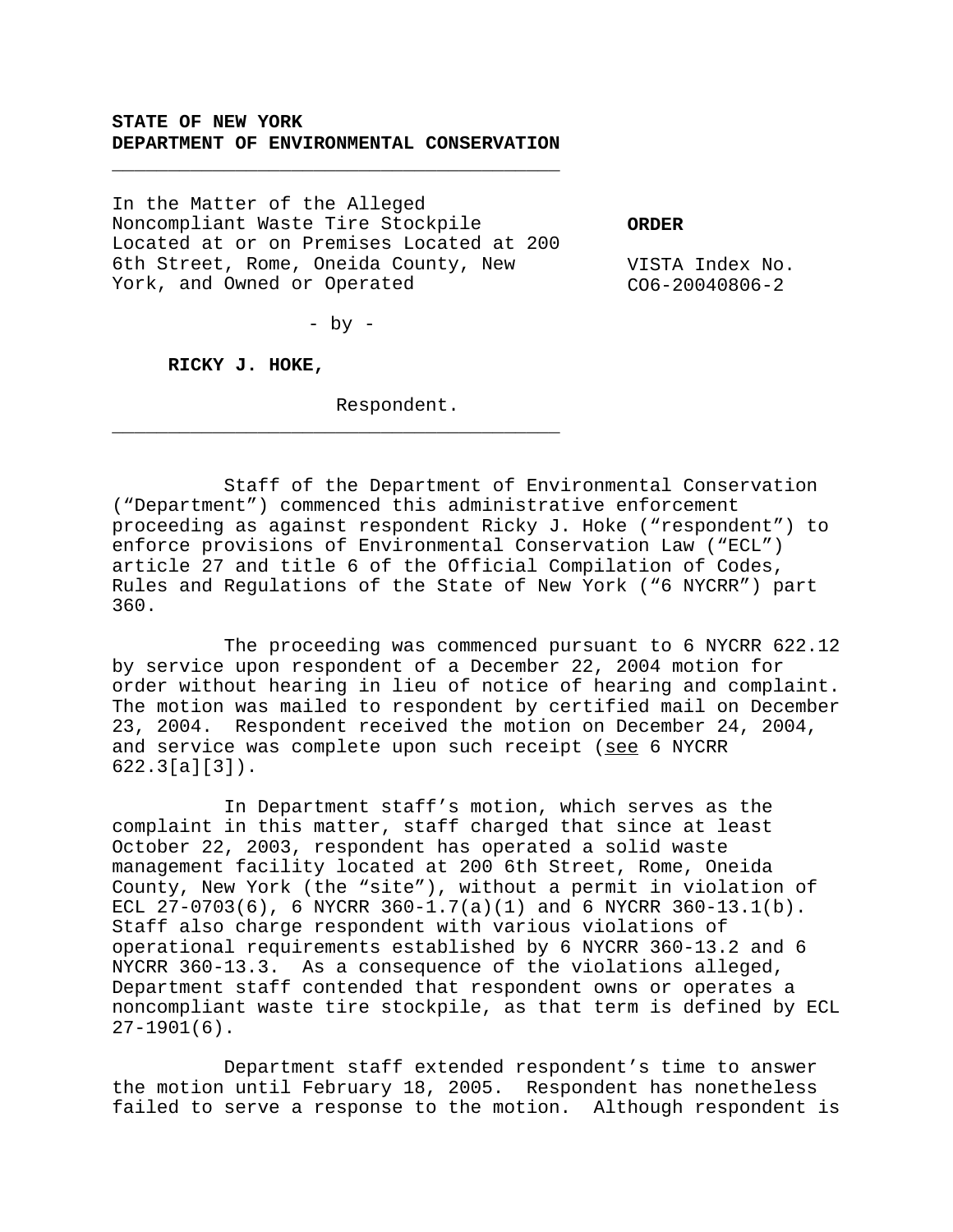technically in default as of February 18, 2005, Department staff does not seek a default judgment. Instead, staff seeks a determination on the merits of its motion for order without hearing.

The matter was assigned to Chief Administrative Law Judge ("ALJ") James T. McClymonds, who prepared the attached hearing report dated December 6, 2005. I adopt the Chief ALJ's hearing report as my decision in this matter, subject to my comments herein.

Because respondent's facility is a "noncompliant waste tire stockpile" as that term is defined in ECL 27-1901(6), the abatement measures Department staff seeks to have imposed in this matter are authorized by ECL 27-1907. Moreover, the penalty recommended by Chief ALJ McClymonds is warranted by the circumstances of this case and consistent with the penaltyassessment formula I have adopted in other noncompliant waste tire stockpile cases (see Matter of Parent, Order of the Acting Commissioner, Oct. 5, 2005; Matter of Wilder, Supplemental Order of the Acting Commissioner, Sept. 27, 2005).

NOW, THEREFORE, having considered this matter and being duly advised, it is ORDERED that:

1. Department staff's motion for order without hearing is granted in part and otherwise denied.

2. The subject site constitutes a waste tire storage facility subject to the provisions of 6 NYCRR subpart 360-13 because more than 1,000 waste tires are stored at the site.

3. The subject site constitutes a "solid waste management facility" as that term is defined by 6 NYCRR  $360-1.2(b)(158)$ , because it is a waste tire storage facility.

4. Respondent Ricky J. Hoke has owned and operated a solid waste management facility at the site since at least February 10, 2004.

5. Respondent is determined to have owned and operated a solid waste management facility at the site without a valid permit in continuing violation of ECL 27-0703(6), 6 NYCRR 360-  $1.7(a)(1)$ , and 6 NYCRR 360-13.1(b) during the period from February 10, 2004 until December 22, 2004, the date of staff's motion.

6. Respondent is determined to have continuously violated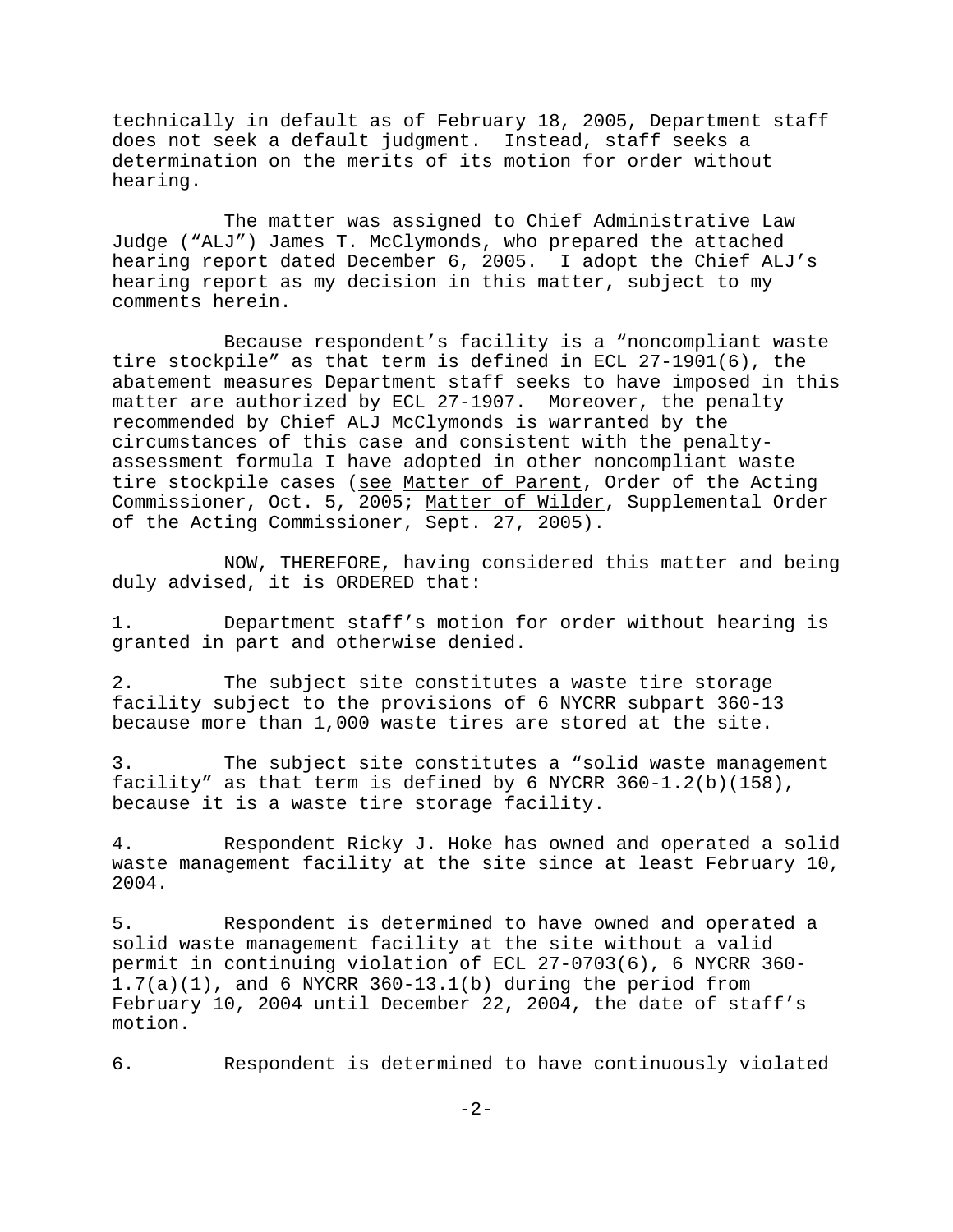the following regulatory provisions during the period from February 10, 2004 until December 22, 2004:

> a. Respondent violated 6 NYCRR 360-13.3(a) because he owned or operated a waste tire storage facility without a Department approved site plan, as required by 6 NYCRR  $360 - 13.2(b)$ .

> b. Respondent violated 6 NYCRR 360-13.3(a) because he owned or operated a waste tire storage facility without a Department approved monitoring and inspection plan, as required by  $6$  NYCRR  $360-13.2(e)$ .

> c. Respondent violated 6 NYCRR 360-13.3(a) because he owned or operated a waste tire storage facility without a Department approved closure plan, as required by 6 NYCRR 360-13.2(f).

> d. Respondent violated 6 NYCRR 360-13.3(a) because he owned or operated a waste tire storage facility without a Department approved contingency plan, as required by 6 NYCRR 360-13.2(h).

> e. Respondent violated 6 NYCRR 360-13.3(a) because he owned or operated a waste tire storage facility without a Department approved storage plan, as required by 6 NYCRR 360-13.2(i).

> f. Respondent violated 6 NYCRR 360-13.3(a) because he owned or operated a waste tire storage facility without a Department approved vector control plan, as required by 6 NYCRR 360-13.2(j).

> g. Respondent violated 6 NYCRR 360-13.3(a) because he owned or operated a waste tire storage facility without a Department approved operation and maintenance manual.

h. Respondent violated 6 NYCRR 13.3(e)(2) by failing to file quarterly operation reports with the Department.

i. Respondent violated 6 NYCRR 13.3(e)(3) by failing to file annual reports with the Department.

7. Respondent is determined to have continuously violated the following regulatory provisions during the period from December 9, 2004 to December 22, 2004: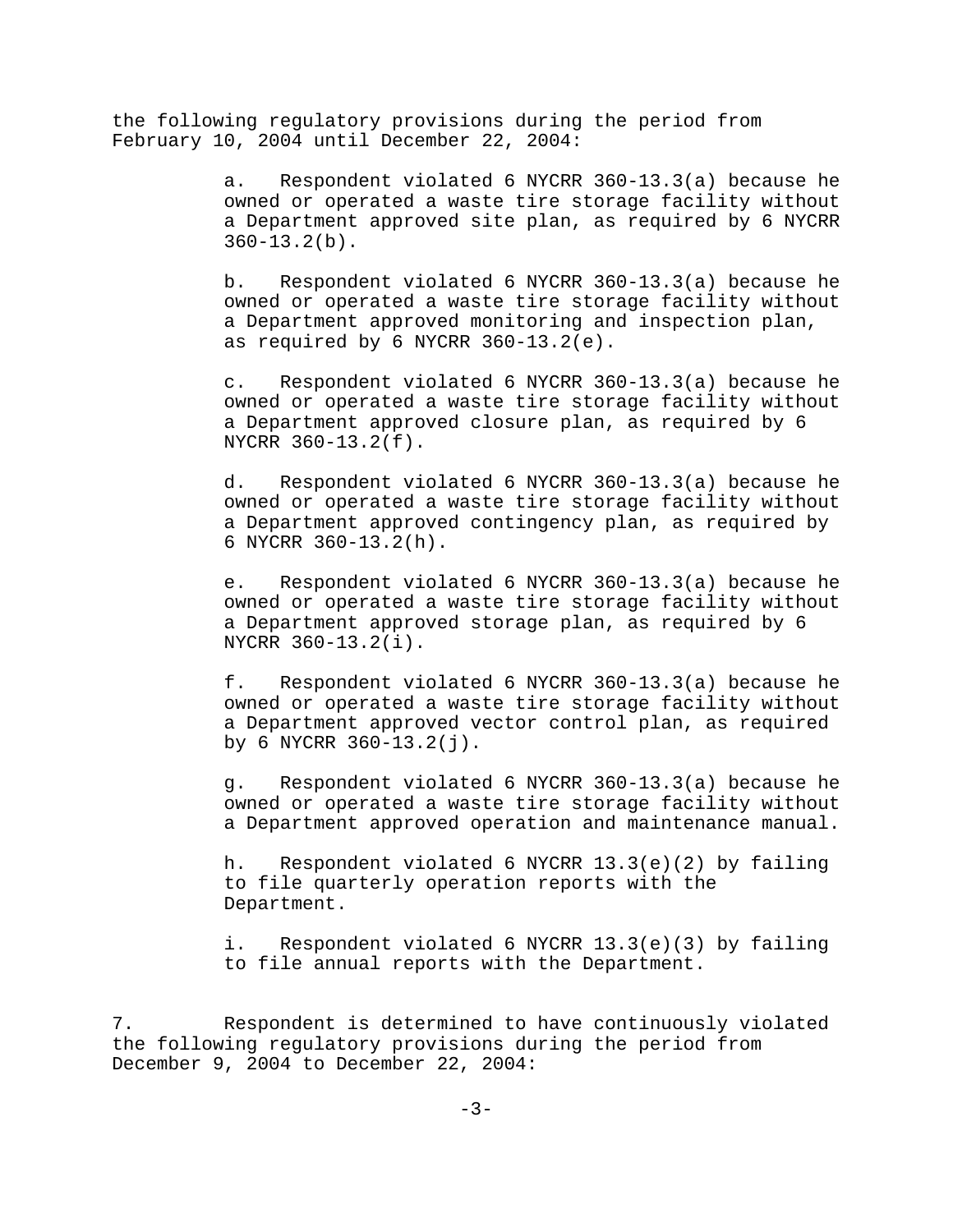a. Respondent violated 6 NYCRR 360-13.2(i)(7) by failing to receive Department approval to place waste tires in excavations.

b. Respondent violated 6 NYCRR  $360-13.3(c)(4)$  because he operated a waste tire storage facility with an actual capacity of 2,500 or more waste tires without an active hydrant or viable fire pond on the facility.

c. Respondent violated 6 NYCRR  $360-13.3(c)(4)$  because he operated a waste tire storage facility with an actual capacity of 2,500 or more waste tires without fully charged large capacity carbon dioxide or dry chemical fire extinguishers located in strategically placed enclosures throughout the entire facility.

8. As a result of the above violations, respondent owns or operates a "noncompliant waste tire stockpile" as that term is defined by ECL 27-1901(6).

9. For the violations determined herein, it is hereby ordered that:

I. Respondent shall immediately stop allowing any waste tires to come onto the site in any manner or method, or for any purpose, including but not limited to nor exemplified by, acceptance, sufferance, authorization, deposit, or storage.

II. As requested in article II of Department staff's request for relief, it is hereby ordered that:

A. Respondent shall cause all waste tires to be removed from the site in the following manner and schedule:

1. For purposes of this Paragraph II, "waste tires" includes, but is not limited to, tires of any size (including passenger, truck, and off-road vehicle tires), whether whole or in portions (including halved, quartered, cut sidewalls, cut tread lengths, tire shreds, and tire chips); and whether or not on tire rims.

2. Starting within thirty (30) days after the date of service of this order, respondent shall remove and transport to Department-authorized locations and only in vehicles permitted to transport such waste pursuant to 6 NYCRR Part 364 no less than 100 tons of waste tires for each seven calendar day period, the first day of the first such period being the first day removal and transportation shall commence. Respondent shall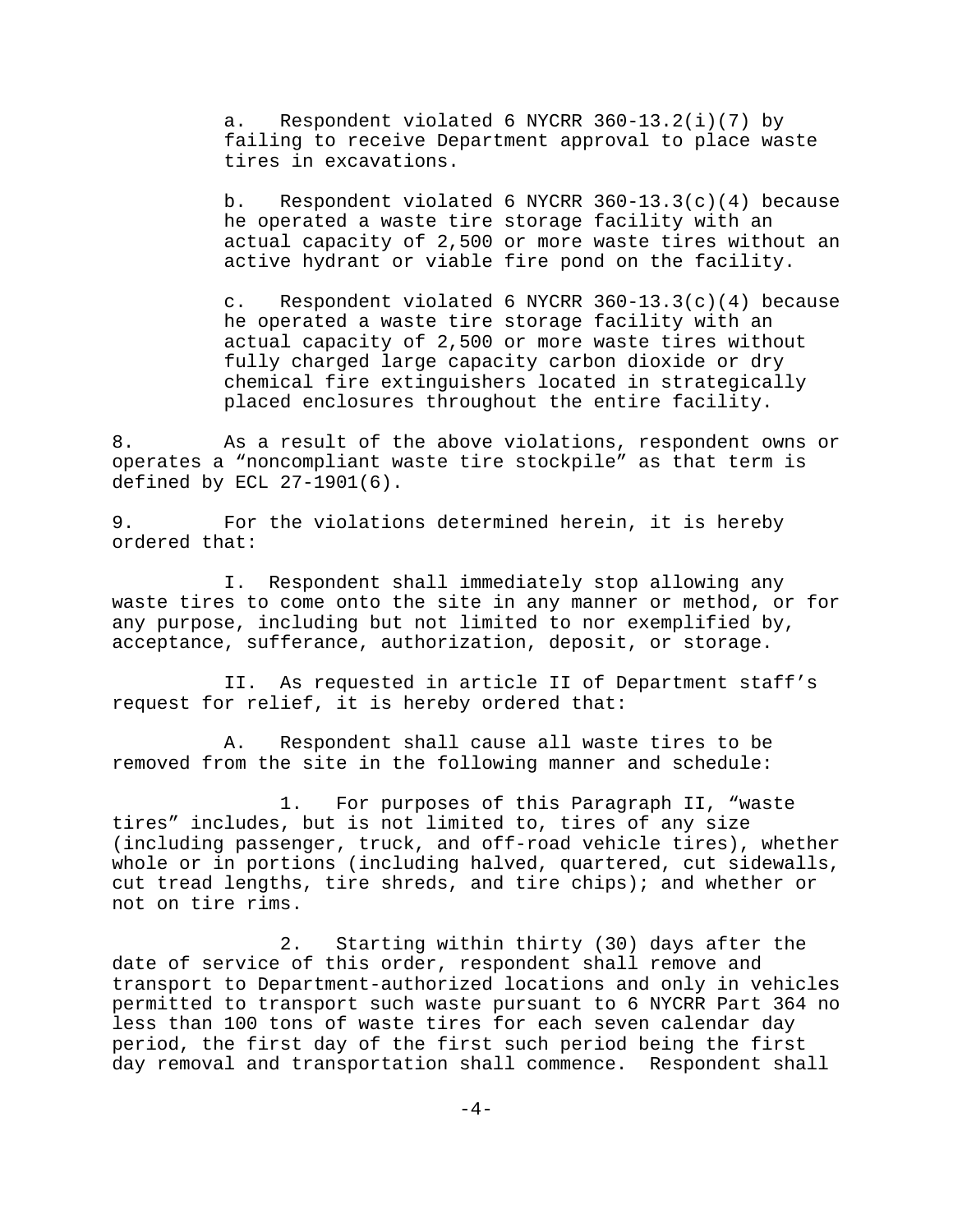provide no less than one business day's advance notice to the following individuals of the start of waste tire removal activities:

> New York State Department of Environmental Conservation 625 Broadway, 9th floor Albany, New York 12233-7253 ATTN: David Vitale, P.E. Re: VISTA Index No. CO6-20040806-2

and

New York State Department of Environmental Conservation 207 Genesee Street Utica, New York 13501-2885 ATTN: Robert J. Senior, P.E. Re: VISTA Index No. CO6-20040806-2

3. Respondent shall use a certified weight scale to weigh each load of waste tires taken off the site for proper disposal, with the weight of waste tires being determined by first weighing a vehicle used to transport the waste tires before loading it with waste tires and then by weighing the vehicle after it is loaded with waste tires and immediately before it leaves the site for off-site transport and disposal.

4(i). Starting the first Monday after the end of the first seven calendar day period following the date of service of this order, and continuing each subsequent Monday until no waste tires shall remain at the site, respondent shall submit by means of delivery by the United States Postal Service, private courier service, or hand delivery a written report to the Department at the following address:

> New York State Department of Environmental Conservation 625 Broadway, 9th floor Albany, New York 12233-7253 ATTN: David Vitale, P.E. Re: VISTA Index No. CO6-20040806-2

and

New York State Department of Environmental Conservation 207 Genesee Street Utica, New York 13501-2885 ATTN: Robert J. Senior, P.E. Re: VISTA Index No. CO6-20040806-2

(ii). Each such report shall contain the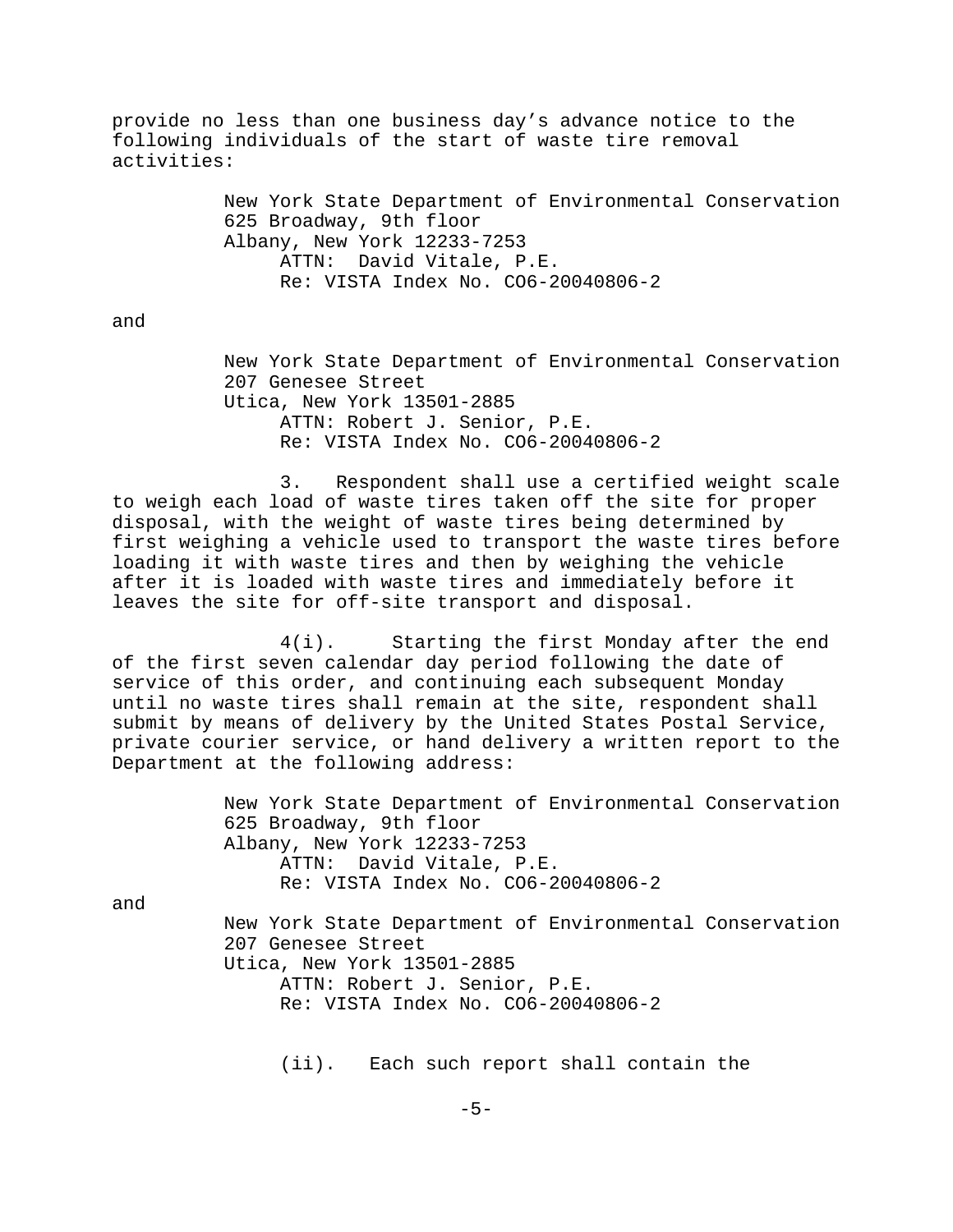following information pertaining to each seven calendar-day period and the following certification:

a. A chart for each of the seven calendar days to which the report pertains that shall have three columns labeled as follows:

with each row in the chart relating to an individual load on a specifically identified vehicle and with copies of the two weigh tickets used to determine the weight of that load.

b. Copies of the certified weight slips pertaining to each vehicle load, showing the pre-load and postload weights pertaining to that vehicle. The weight slips shall be labeled in such a manner as to allow a reviewer to match each weight slip with the weight shown on the chart to which it pertains.

c. A copy of each agreement with a facility accepting the waste tires in that vehicle's load. Each agreement shall be labeled in such a manner as to allow a reviewer to match each load accepted by that facility to the agreement with that facility (if an agreement covers more than one load, respondent shall submit only one copy of that agreement. If an agreement covers loads in more than one reporting period, respondent shall provide a copy of that agreement in the first report covering a load to which it pertains, and subsequent reports shall simply identify the report in which the copy of the agreement may be reviewed.); and a copy of the receipt for each load of waste tires accepted at the facility accepting that vehicle's load.

d. The following certification shall appear at the beginning of each such report:

I, Ricky J. Hoke, do hereby certify that I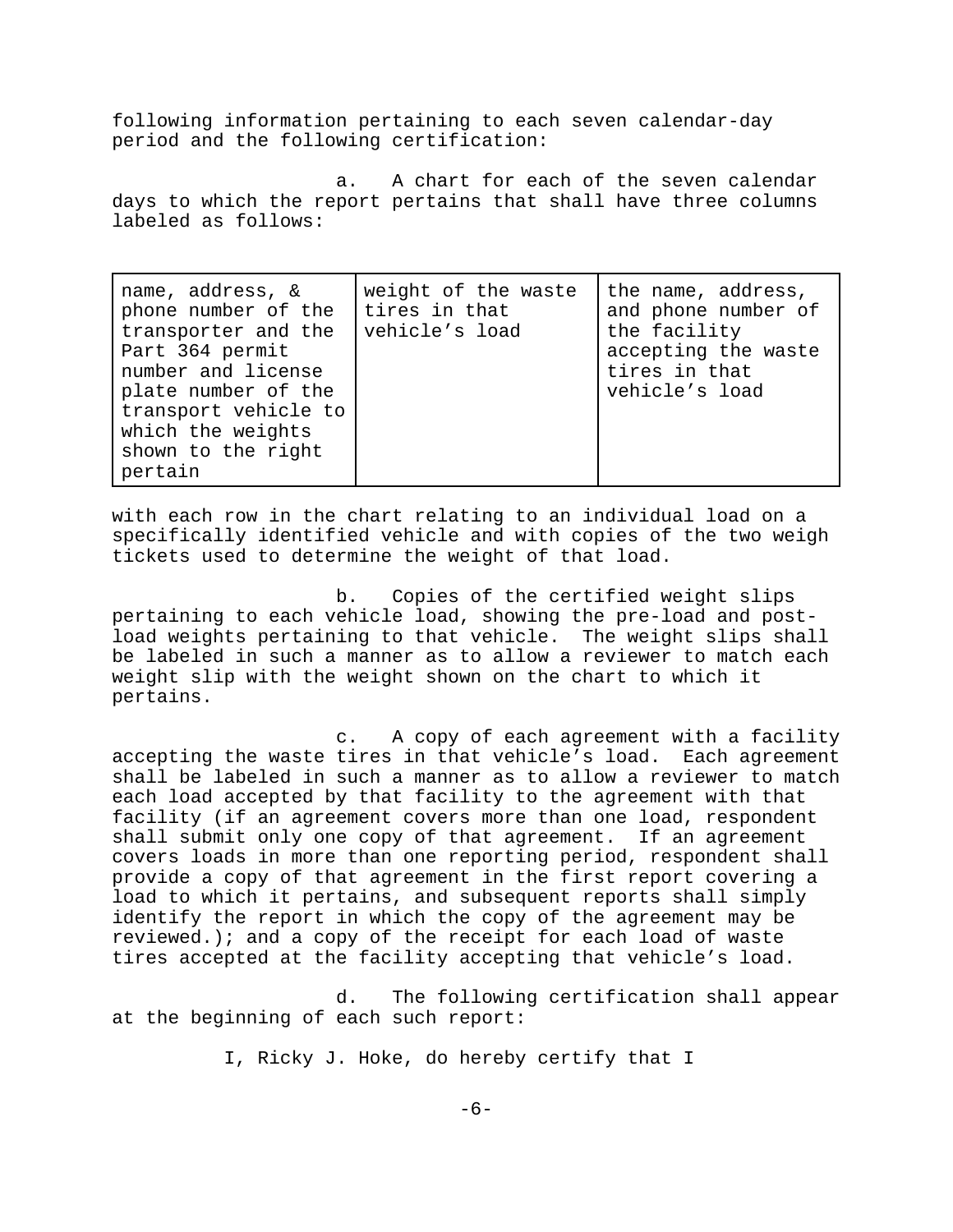reviewed the following report; that based on my knowledge, the report does not contain any untrue statement of a material fact or omit to state a material fact necessary in order to make the statements made, in light of the circumstances under which such statements were made, not misleading; that the New York State Department of Environmental Conservation has the right to rely upon the information contained in this report as being truthful and accurate and to conclude that the report does not omit any material fact necessary in order to make the statements made, in light of the circumstances under which such statements were made, not misleading; and that I know that any false statement made in this certification or in this report shall be punishable pursuant to section 210.45 of the Penal Law, and as may be otherwise authorized by law.

B. Should respondent fail to strictly comply with any provision of this order, Department Staff is directed to remove the waste tires by such means as they may deem appropriate, to the extent monies may be available from the Waste Tire Management and Recycling Fund and from other sources.

III. As requested in article III of staff's request for relief, within 30 days after the date of service of this order upon respondent, respondent shall post with the Department financial security in the amount of \$40,000 to secure the strict and faithful performance of each of respondent's obligations under Paragraphs I and II above.

IV. As requested in article IV of staff's request for relief, respondent is directed to fully cooperate with the State and refrain from any activities that interfere with the State, its employees, contractors, or agents in the event that the State should be required to take over abatement of the waste tire stockpiles at the Site.

V. As requested in article VI of Staff's request for relief, respondent is assessed a civil penalty pursuant to ECL 71-2703. The penalty shall be the sum of \$40,000 plus, if respondent fails to comply with any requirement set forth in this order, the sum of \$2 for each twenty (20) pounds of waste tires that the State of New York shall have to manage under ECL article 27, title 19.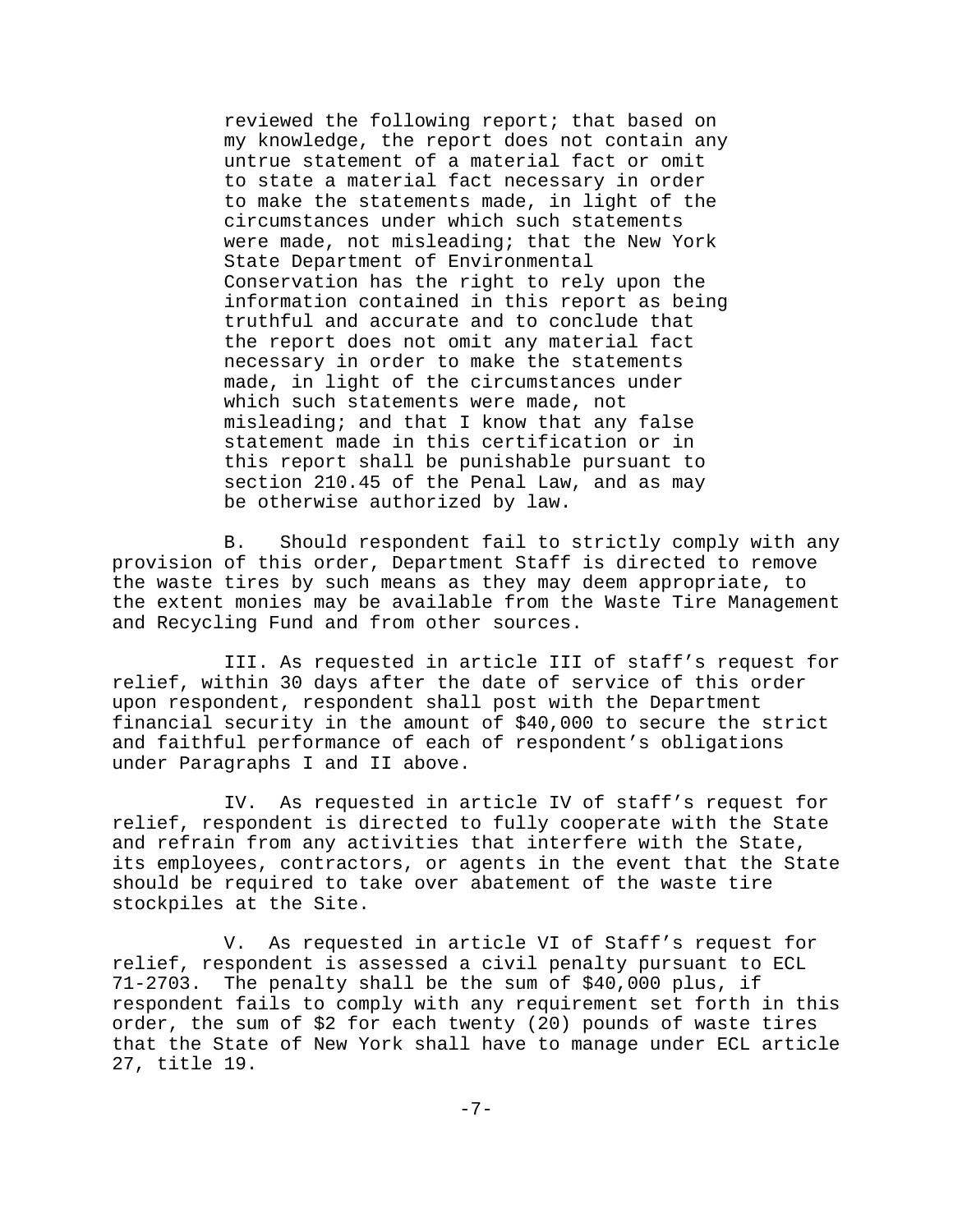A. No later than 30 days after the date of service of this order upon respondent, respondent shall submit payment of \$40,000 to the Department. Payment shall be in the form of a certified check, cashier's check or money order payable to the order of the "New York State Department of Environmental Conservation" and delivered by certified mail, overnight delivery or hand delivery to the Department at the following address:

> New York State Department of Environmental Conservation 625 Broadway, 14th floor Albany, New York 12233-5500 ATTN: Charles E. Sullivan, Jr., Esq. RE: VISTA Index No. CO6-20040806-2

B. The remainder of the civil penalty, if any, shall be due and payable within 30 days after Department staff serves a demand for such upon respondent.

VI. As requested in article VII of staff's request for relief, respondent is directed to reimburse the Waste Tire Management and Recycling Fund, in accordance with ECL 27-1907(5), the full amount of any and all expenditures made from the Fund for remedial and fire safety activities at the site, including any and all investigation, prosecution, abatement and oversight costs, to the maximum extent authorized by law.

VII. All communications from respondent to Department Staff concerning this order shall be made to Charles E. Sullivan, Jr., Esq., at the following address:

> New York State Department of Environmental Conservation 625 Broadway, 14th Floor Albany, New York 12233-5500 ATTN: Charles E. Sullivan, Jr., Esq. Re: VISTA Index No. CO6-20040806-2

with copies of such communications being sent to the following:

New York State Department of Environmental Conservation 625 Broadway, 9th floor Albany, New York 12233-7253 ATTN: David Vitale, P.E. Re: VISTA Index No. CO6-20040806-2

and

New York State Department of Environmental Conservation 207 Genesee Street Utica, New York 13501-2885 ATTN: Robert J. Senior, P.E.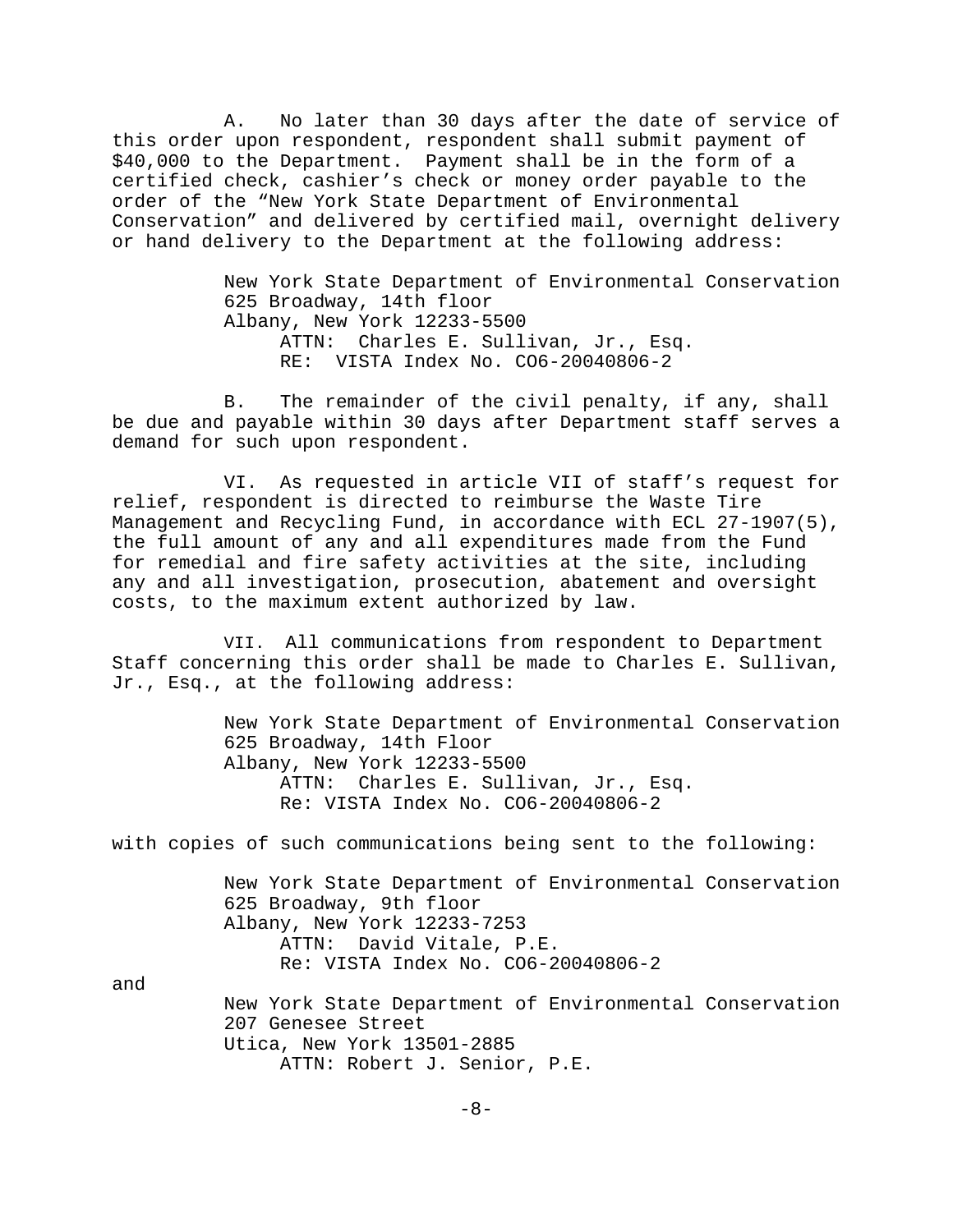Re: VISTA Index No. CO6-20040806-2

VIII. The provisions, terms and conditions of this order shall bind respondent and his heirs and assigns, in any and all capacities.

> For the New York State Department of Environmental Conservation

 $By: \t _{y} :$ Denise M. Sheehan, Commissioner

- Dated: January 17, 2006 Albany, New York
- TO: (via Certified Mail) Ricky J. Hoke Hoke Auto Sales 930 Erie Boulevard West Rome, New York 13440

(via Regular Mail) Charles E. Sullivan, Jr., Esq. New York State Department of Environmental Conservation 625 Broadway, 14th floor Albany, New York 12233-5500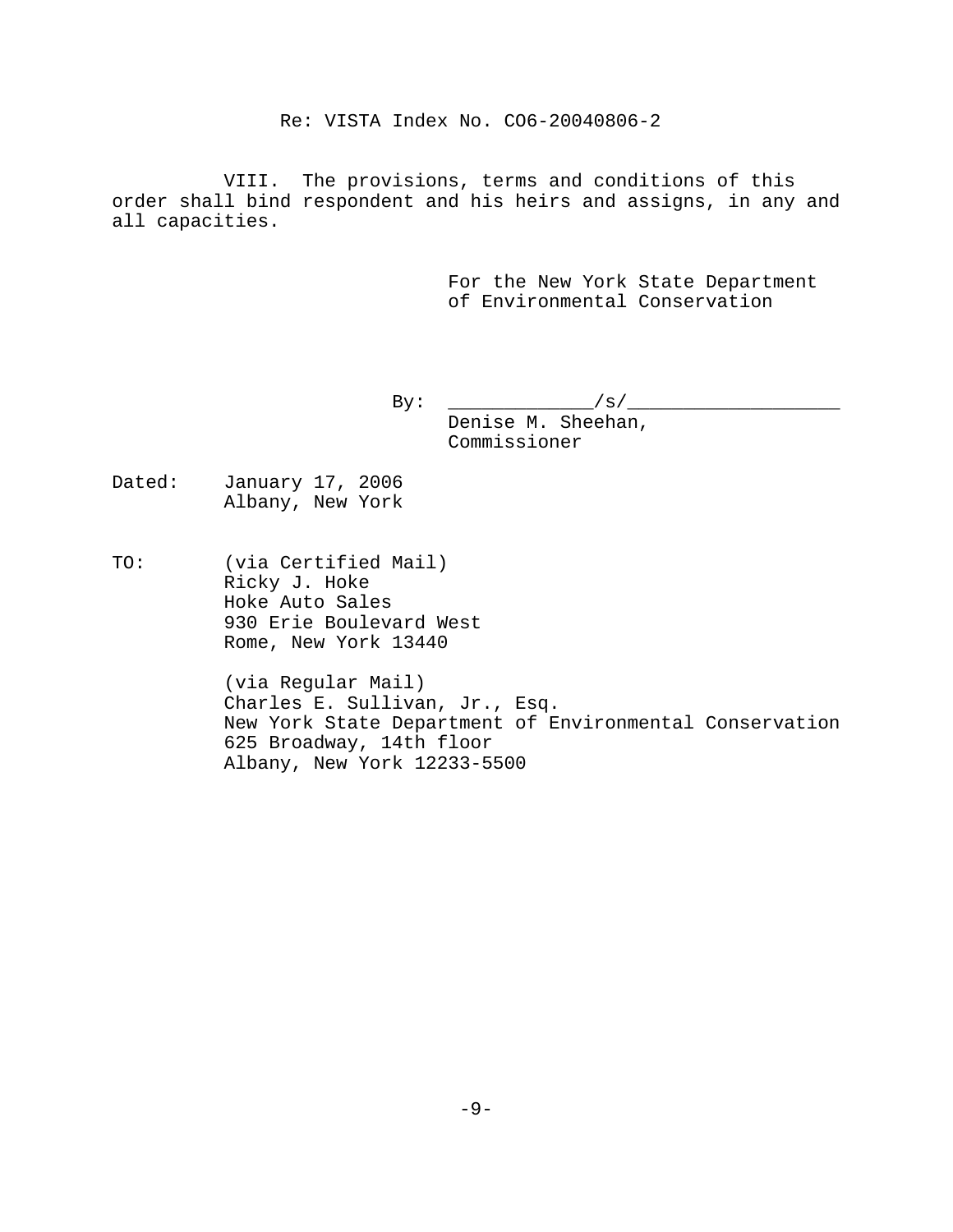## **STATE OF NEW YORK DEPARTMENT OF ENVIRONMENTAL CONSERVATION**

\_\_\_\_\_\_\_\_\_\_\_\_\_\_\_\_\_\_\_\_\_\_\_\_\_\_\_\_\_\_\_\_\_\_\_\_\_\_\_\_

In the Matter of the Alleged Noncompliant Waste Tire Stockpile Located at or on Premises Located at 200 6th Street, Rome, Oneida County, New York, and Owned or Operated

**HEARING REPORT ON MOTION FOR ORDER WITHOUT HEARING**

VISTA Index No. CO6-20040806-2

 $-$  by  $-$ 

\_\_\_\_\_\_\_\_\_\_\_\_\_\_\_\_\_\_\_\_\_\_\_\_\_\_\_\_\_\_\_\_\_\_\_\_\_\_\_\_

**RICKY J. HOKE,**

Respondent.

#### Appearances:

Charles E. Sullivan, Jr., Esq., for the New York State Department of Environmental Conservation.

-– No appearance for Ricky J. Hoke, respondent.

#### PROCEEDINGS

Staff of the New York State Department of Environmental Conservation ("Department") commenced this administrative enforcement proceeding by service of a notice of motion and motion for an order without hearing as against respondent Ricky J. Hoke. The motion was served in lieu of notice of hearing and complaint pursuant to title 6 of the Official Compilation of Codes, Rules and Regulations of the State of New York ("6 NYCRR") § 622.12(a). Department staff's motion was dated December 22, 2004, and was served upon respondent by certified mail on December 23, 2004. Respondent received the motion on December 24, 2004. Thus, Department staff obtained personal jurisdiction over respondent upon respondent's receipt of the motion (see 6 NYCRR 622.3[a][3]).

Upon respondent's request, Department staff twice extended respondent's time for answering the motion. The first extension gave respondent until January 21, 2005, and the second extension gave respondent until February 18, 2005 to respond. No response to the motion has been received to date, rendering respondent in default as of February 18, 2005.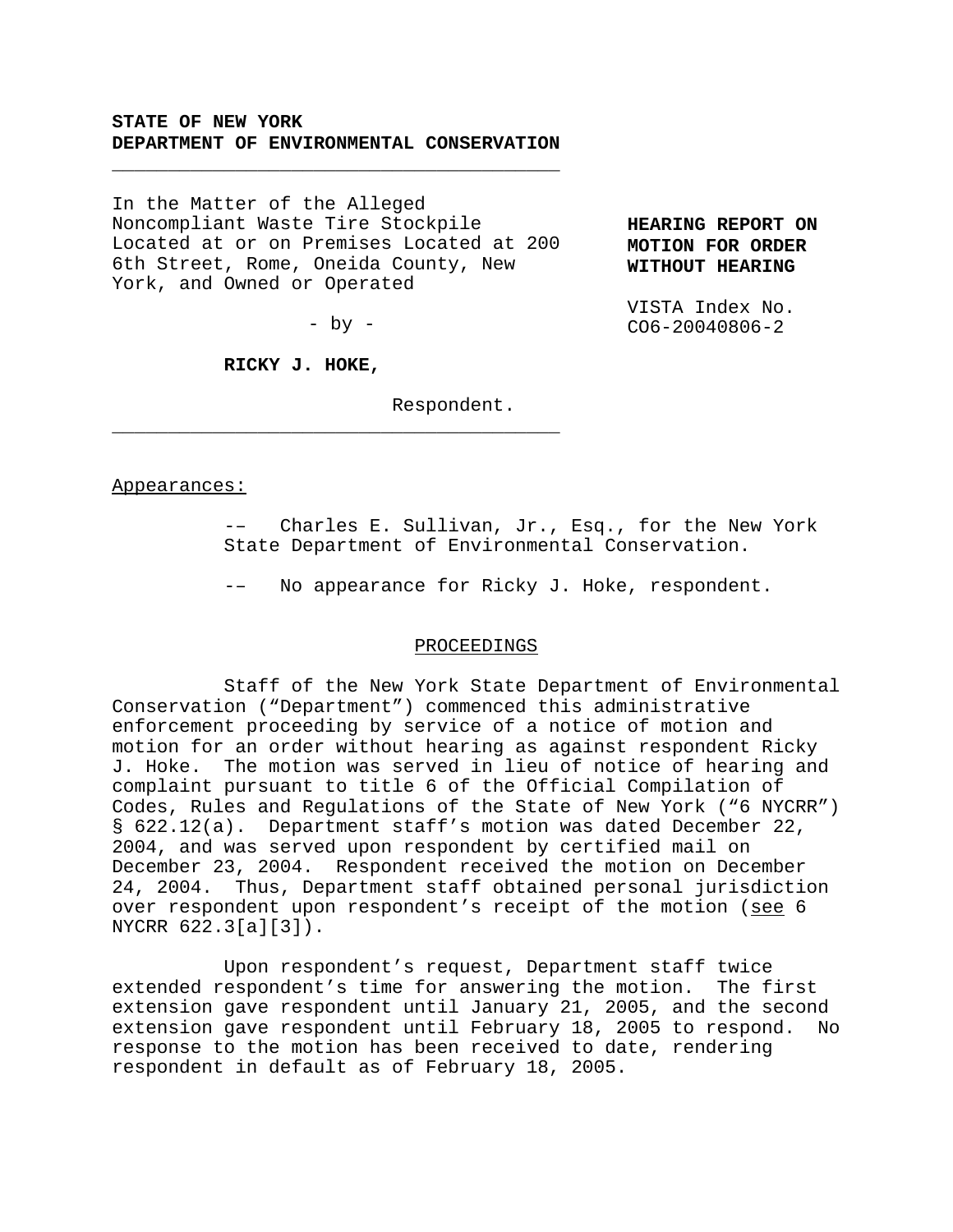### Charges Alleged

Department staff alleges that since at least October 22, 2003, respondent has owned or operated a waste tire storage facility located at 200 6th Street, Rome, Oneida County, New York (the "site"). In its motion, Department staff asserts that respondent violated Environmental Conservation Law ("ECL") article 27 and 6 NYCRR part 360. Department staff's specific charges are that since at least October 22, 2003:

A. Respondent has violated ECL 27-0703(6), 6 NYCRR  $360-1.7(a)(1)$ , and 6 NYCRR  $360-13.1(b)$  because respondent has never received a solid waste management facility permit to operate the waste tire storage facility on the site;

B. Respondent:

1. violated 6 NYCRR 360-13.3(a) because he operated the site without receiving prior written Departmental approval for placement of waste tires in excavations;

2. violated 6 NYCRR 360-13.3(a) because he has operated the site without any of the following Departmentapproved plans:

i. a site plan that specifies the waste tire facility's boundaries, utilities, topography and structures;

ii. a monitoring and inspection plan that addresses such matters as the readiness of fire-fighting equipment and the integrity of the security system;

iii. a closure plan that identifies the steps necessary to close the facility;

iv. a contingency plan;

v. a storage plan that addresses the receipt and handling of all waste tires and solid waste to, and from, the facility; or

vi. a vector control plan that provides that all waste tires be maintained in a manner which limits mosquito breeding potential and other vectors;

3. violated 6 NYCRR 360-13.3(a) because he operated the site without a Department approved operation and maintenance manual covering the site's activities;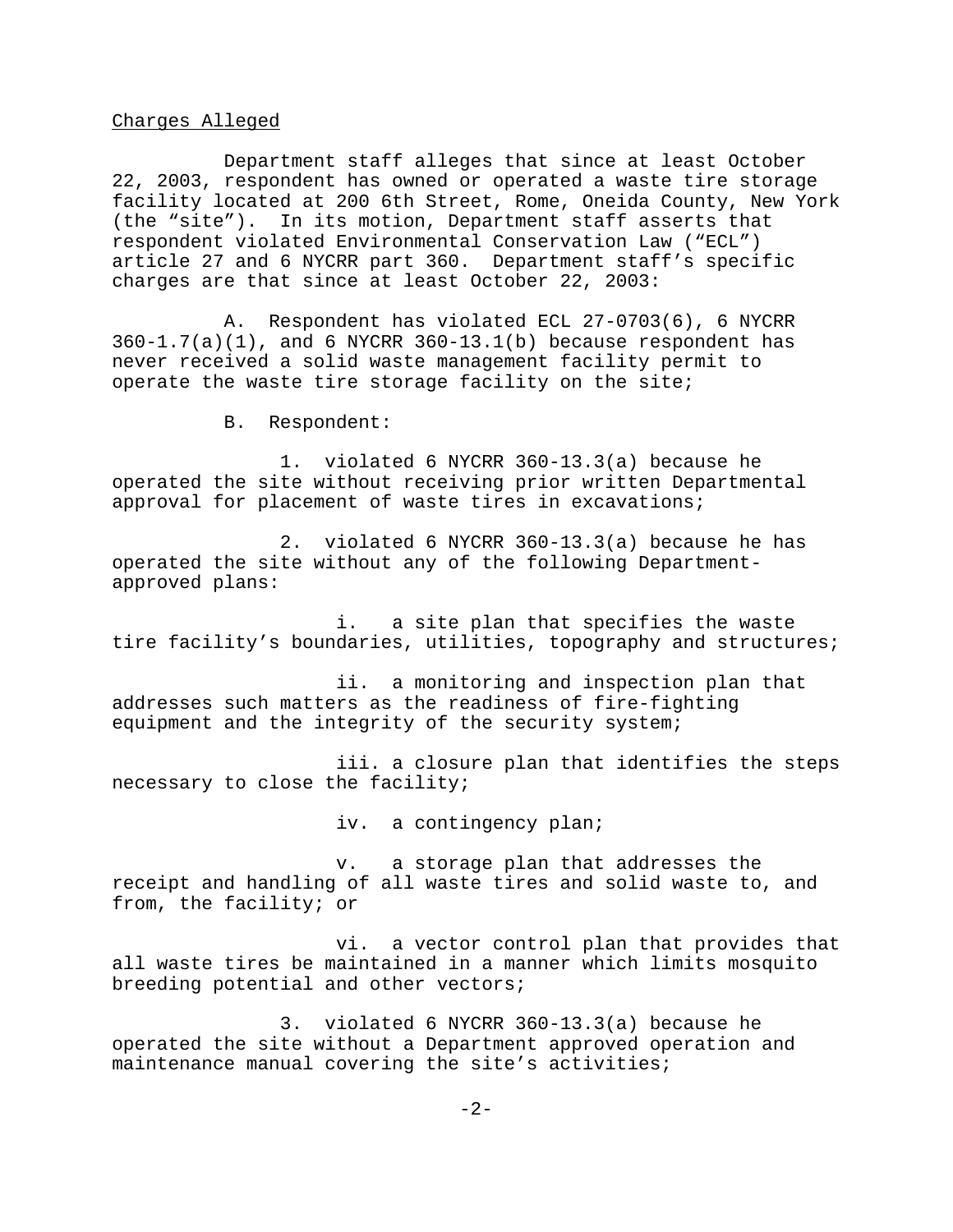4. violated 6 NYCRR 360-13.3(c)(4) because he has operated a waste tire storage facility with more than 2,500 tires without an active hydrant or viable fire pond on the facility;

5. violated 6 NYCRR  $360-13.3(c)(4)$  because he has operated a waste tire storage facility with more than 2,500 tires without fully charged large capacity carbon dioxide or dry chemical fire extinguishers located in strategically placed enclosures throughout the entire facility;

6. violated 6 NYCRR 360-13.3(e)(2) because he has never prepared and filed with the Department quarterly operation reports; and

7. violated 6 NYCRR 360-13.3(e)(3) because he has never prepared and filed with the Department annual reports.

#### Relief Sought

Department staff maintains that no material issues of fact exist and that the Department is entitled to judgment as a matter of law for the violations alleged. Accordingly, Department staff requests that the Commissioner issue an order finding that:

- A. Respondent owns or operates the site;
- B. The site is a solid waste management facility;

C. Respondent violated the aforementioned provisions of law during the periods of time identified for each such violation; and

D. As a result of the violations, respondent owns or operates a noncompliant waste tire stockpile as defined by ECL  $27-1901(6)$ .

Additionally, Department staff requests that the Commissioner order respondent to:

I. Immediately stop allowing any waste tires to come onto the site in any manner or method or for any purpose, including but not limited to nor exemplified by, acceptance, sufferance, authorization, deposit, or storage;

II. Remove all tires from the site in strict compliance with the plan and schedule detailed in the motion, such removal to commence no later than 30 days after the date of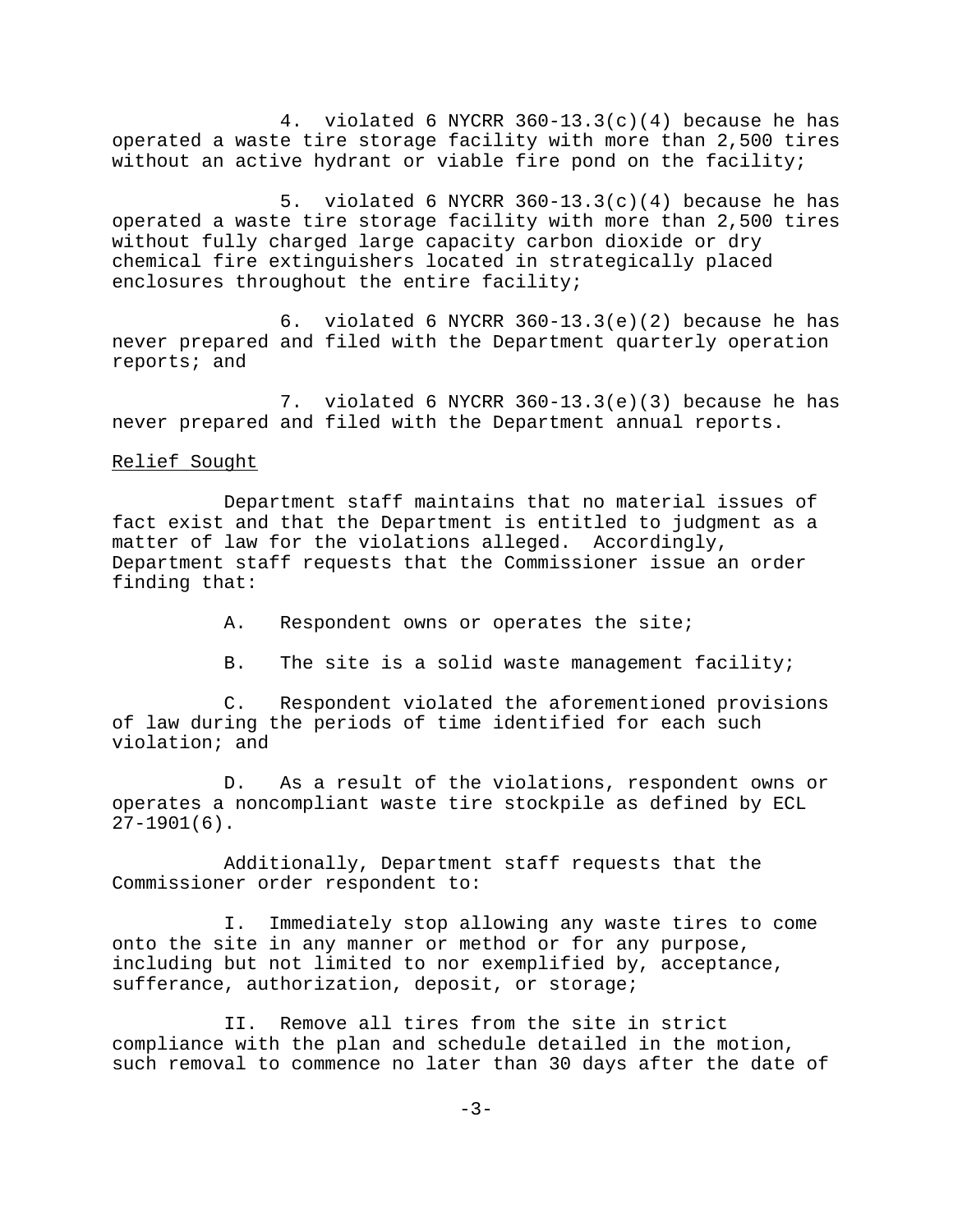the Commissioner's order;

III. Post with the Department within 30 days of the Commissioner's order financial security in the amount of \$40,000 to secure the strict and faithful performance of each of respondent's obligations under Paragraphs I and II above;

IV. Fully cooperate with the State and refrain from any activities that interfere with the State, its employees, contractors, or agents in the event that the State should be required to assume responsibility for abatement of the waste tire stockpiles at the site;

V. Pay a penalty determined to be the lesser of the maximum civil penalty authorized by law under ECL 71-2703, or the sum of \$40,000, plus \$2 for each waste tire that the State shall have to manage under ECL article 27, title 19, in the event respondent fails to comply with any requirement of the above referenced plan to abate the stockpile; $1$ 

VI. Reimburse the Waste Tire Management and Recycling Fund pursuant to ECL 27-1907(5) the full amount of any and all disbursements from the Fund to date, as well as any future disbursements, to determine the existence of the violations alleged, to respond to the violations, and, if need be, to establish that the parcel of land is a noncompliant waste tire stockpile, and to investigate and abate that noncompliant waste tire stockpile; and

VII. Undertake such other and further actions as may be determined appropriate.

#### Papers Reviewed

Department staff's motion is pursuant to 6 NYCRR 622.12(a), which provides that "[i]n lieu of or in addition to a notice of hearing and complaint, the department staff may serve, in the same manner, a motion for order without hearing together

<sup>1</sup> In Department staff's motion, paragraph V of the requested relief originally sought reimbursement for certain costs associated with the present enforcement action (see Motion, at 5). By letter dated February 24, 2005, Department staff withdrew the request for relief identified in the original paragraph V (see Sullivan Letter [2-24-05]). Accordingly, the original paragraph V will not be considered, and the remaining items of relief have been renumbered for purposes of this report.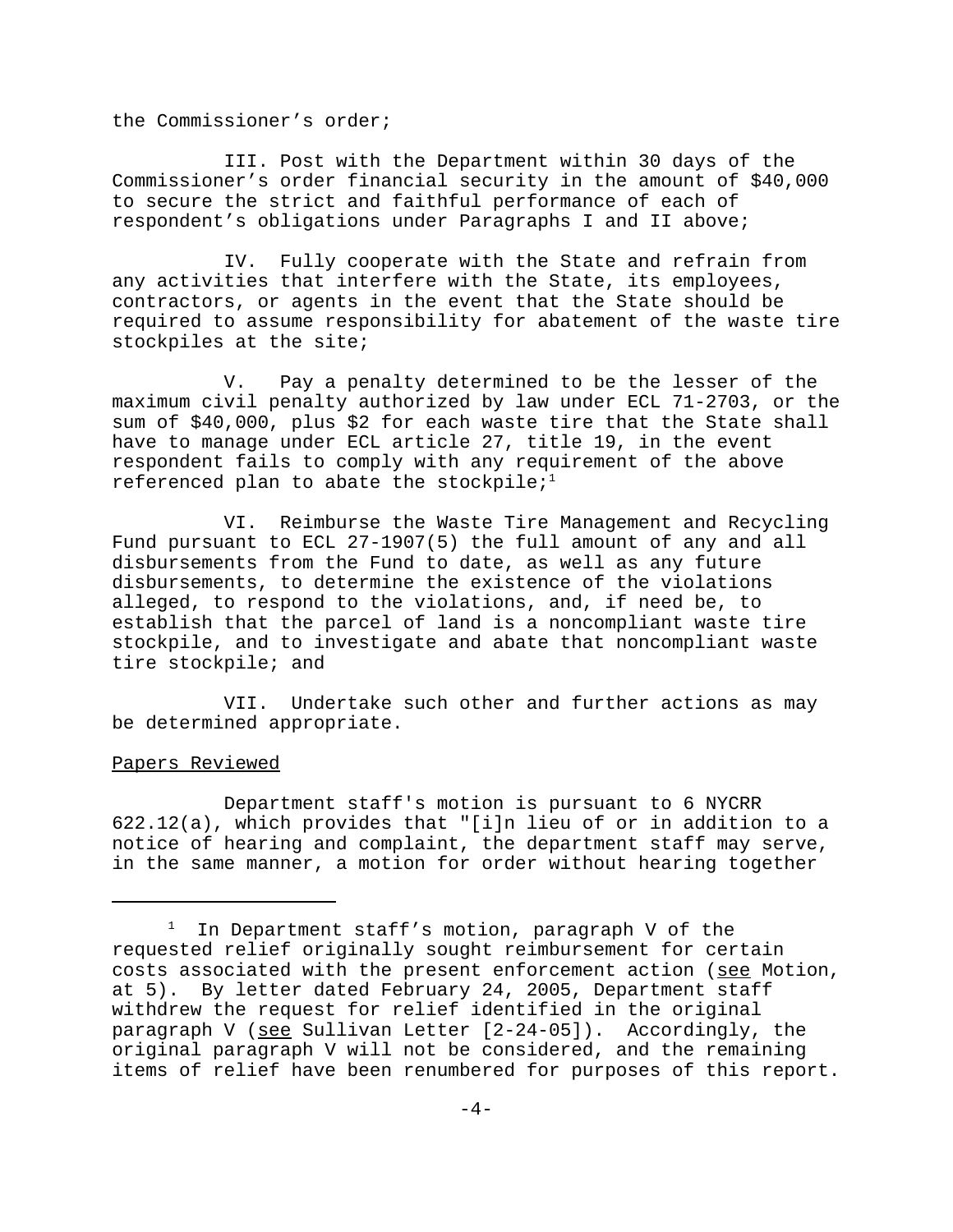with supporting affidavits reciting all the material facts and other available documentary evidence." Accompanying the motion is an attorney brief in support of motion for order without hearing and a service affirmation brief.

Attached as exhibits to the motion are the following:

Exhibit A -- internal Department memorandum from Bruce Robinson, Bureau of Real Property, Region 6, to John Keating and Ed Blackmer, dated December 3, 2004, together with copies of respondent's deed and tax map, and an aerial photograph of respondent's property;

Exhibit B -- affidavit of Robert J. Senior, P.E., Environmental Engineer 2, Division of Solid & Hazardous Materials, Region 6, sworn to on December 16, 2004, with attachment "1," Tire Facility Inspection Report, December 9, 2004, with photographs of site; attachment "2," Site Photographs dated October 2003 and October 2004; attachment "3," ECAT 232745 and Rome City Court Certificate of Conviction; attachment "4," Waste Tire Fires Occurring in New York State Since 1989; and attachment "5," Noncompliant Waste Tire Stockpile Abatement Plan;

Exhibit C -- excerpt from Final Environmental Impact Statement for Revisions/Enhancements to 6 NYCRR Part 360 Solid Waste Management Facilities, dated May 1993;

Exhibit D -- registration form for a Solid Waste Management Facility, dated April 27, 2004 by Ricky J. Hoke, together with letter from Robert J. Senior, P.E. to respondent dated May 5, 2004;

Exhibit E -- letter from John Kenna, P.E. to John F. Klucsik, dated October 12, 2001, together with letter from Mark J. Hans, P.E. to Kenneth P. Smith, dated January 9, 2003, and letter from Daniel L. Steenberge, P.E., to Willy Grimmke, P.E., dated June 10, 2004;

Exhibit F -- letter from Ricky J. Hoke to recipient, dated September 26, 1990, together with letter from Norman H. Nosenchuck, P.E. to Ricky J. Hoke, dated November 25, 1991; and

Exhibit G -- news article, Tire Plans Raise Concerns, by R. Patrick Corbett; news article, Neighbors Opposed to Tire Compacting Project, by Steve Jones; and news article, Tire Recycling Plant Approved, with Restrictions.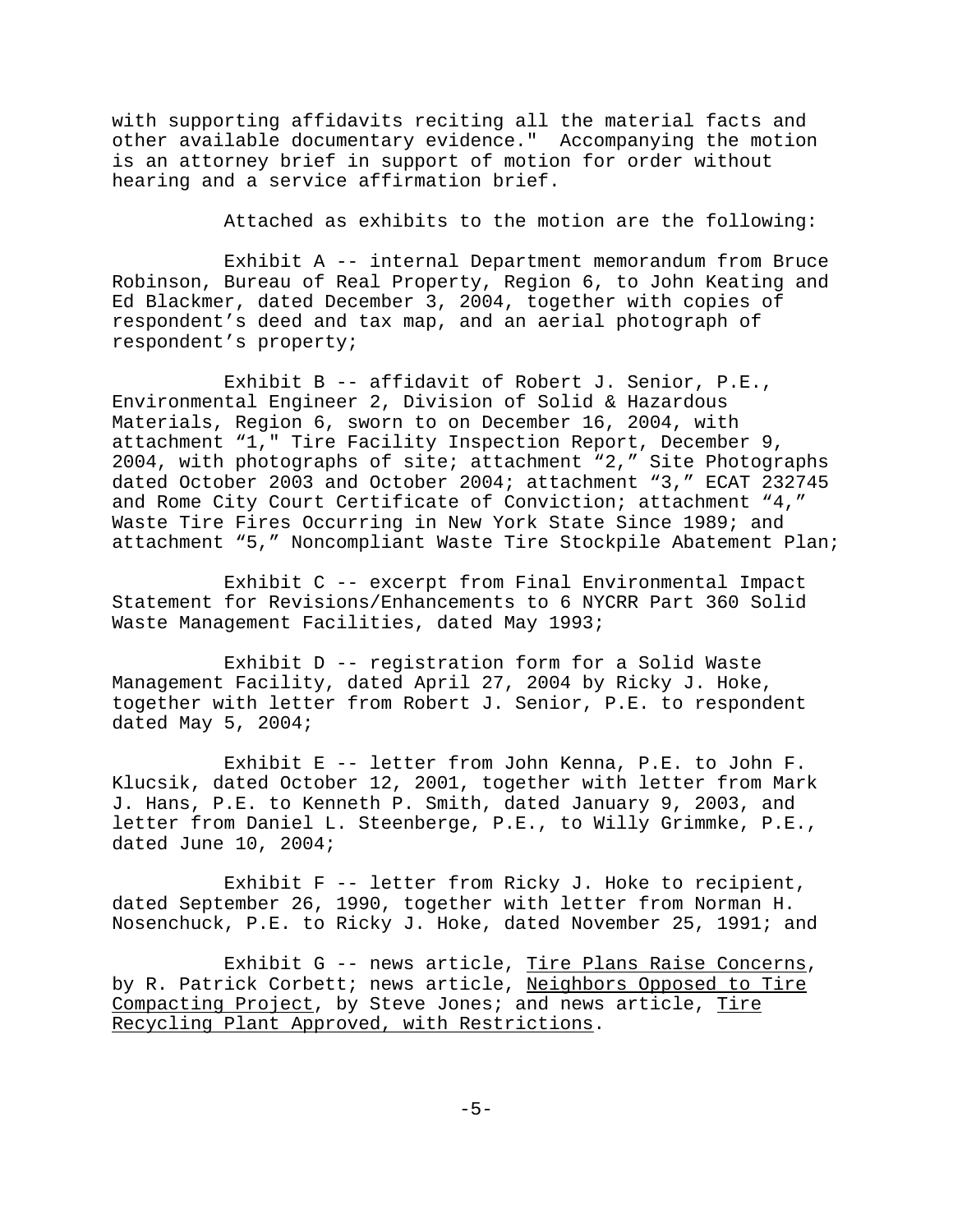#### FINDINGS OF FACT

Based upon the papers submitted on this motion, the undisputed facts determinable as a matter of law are as follows:

1. On December 9, 2003, respondent Richard J. Hoke acquired title to the subject parcel located at 200 6th Street, Rome, Oneida County, New York. The parcel is identified as Oneida County, City of Rome Tax Map parcel no. 243.013-1-1.4.

2. The site presently contains an estimated 21,700 waste tires in tight bales. These estimates were made by Robert J. Senior, P.E., Environmental Engineer 2, Division of Solid & Hazardous Materials, Region 6, based on his inspection of the facility on December 9, 2004.

3. Approximately 11,700 of the waste tires are partially buried below grade in a trench along 6th Street, immediately next to the site's fence. The site has two rows of buried waste tire bales and a third row was in the process of being buried as of December 9, 2004. The tire filled trench is located within 50 feet of the property boundary. The tires that are not buried are stacked in a field on the site.

4. The tires are "well-worn" in appearance with no apparent care taken to preserve their value as tires. The tires are uncovered, completely exposed to the elements, and tightly baled.

5. Since October 22, 2003, no active hydrant or viable fire pond is located on the facility. Also since October 22, 2003, no fully charged large capacity carbon dioxide or dry chemical fire extinguishers are located in strategically placed enclosures throughout the entire facility.

6. On February 10, 2004, a Department Environmental Conservation Officer ("ECO") issued respondent a ticket charging him with a violation of 6 NYCRR 360-13.1(b) -- storing in excess of 1,000 waste tires without a permit. On June 30, 2004, in Rome City Court, respondent was convicted for the offense. Respondent was sentenced to discharge on the conditions that state licensing be secured by October 1, 2004, that if licensing was not secured that the tires be disposed of, except for less than 1,000, and that no tires be buried on the property.

7. On April 27, 2004, respondent, as the facility owner, filed a request for registration for a solid waste management facility on the site. By letter dated May 5, 2004, the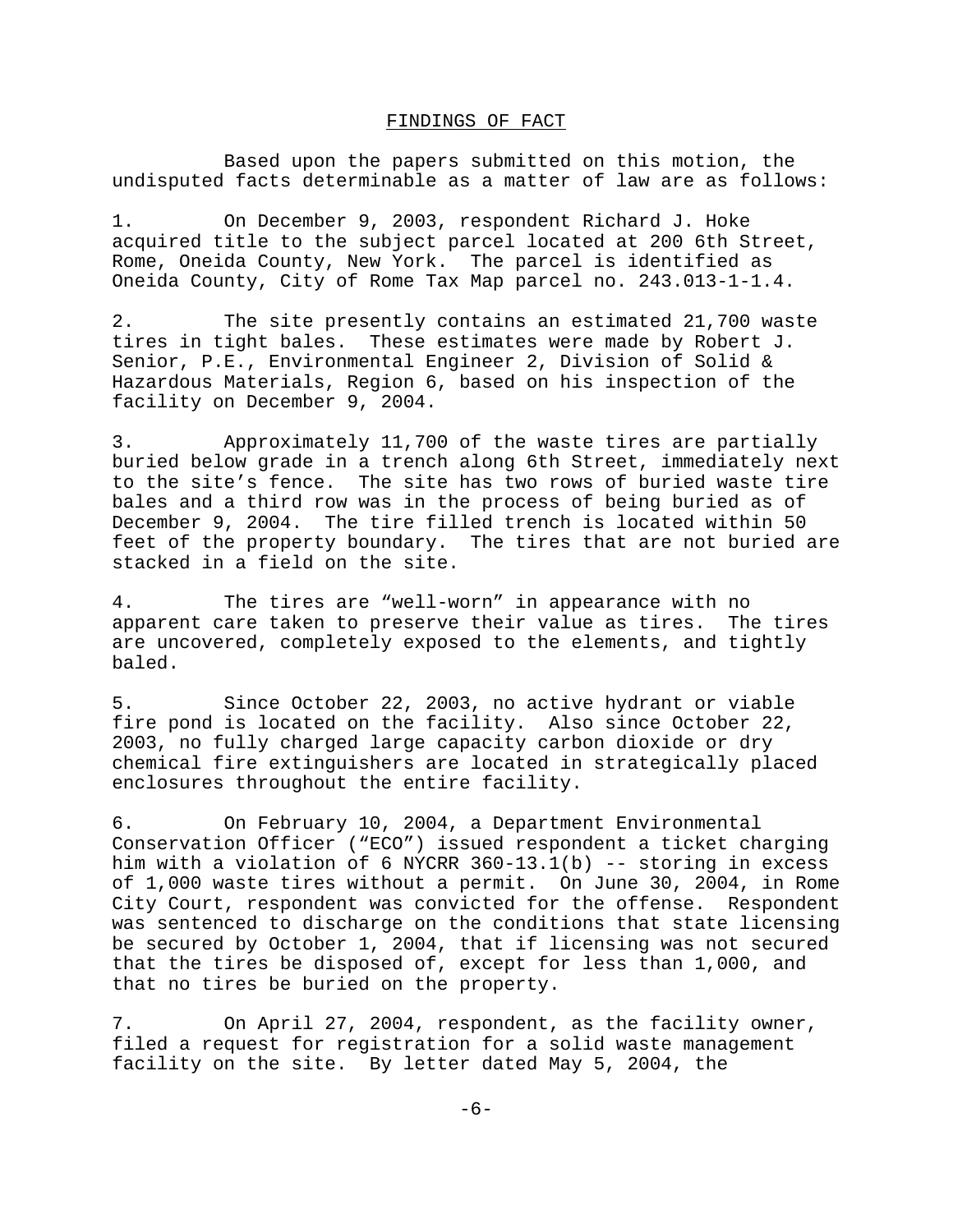Department informed respondent that the facility did not qualify for a manufacturing exemption pursuant to 6 NYCRR 360-12.1(b)(2). Instead, the Department informed respondent that the facility required a waste tire storage facility permit and a beneficial use determination for the baled tires. The Department also noted that the facility was presently in violation of the section 360- 13.1(b) permit requirement.

8. During the December 9, 2004 inspection, respondent stated to the Department inspector, Robert J. Senior, P.E., that he planned to bury the waste tires along 6th Street and build a parking lot over the waste tires. He also told the inspector that be did not intend to pursue a Part 360 solid waste management facility permit.

9. Respondent has neither applied for nor received a permit to operate the facility located at the site. Respondent has failed to submit a site plan, monitoring or inspection plan, closure plan, contingency plan, storage plan, vector control plan, or operation and maintenance manual with the Department. Respondent has failed to file quarterly operation reports or annual reports with the Department.

10. The tires at the site pose a significant potential threat to public health and safety, and to the environment. The tires pose a significant fire threat. Should the tires catch fire, large amount of acrid smoke containing many toxic compounds may be released into the air. The high temperatures associated with tire fires make fire fighting operations difficult and hazardous. In addition, the extreme heat may pyrolyze the tires, causing them to break down into constituent parts, including approximately two to three gallons of petroleum per tire, which in turn, poses a threat to ground and adjacent surface waters, among other things.

#### DISCUSSION

### Nature of the Motion

Department staff served its motion for an order without hearing in lieu of complaint, and respondent has failed to file a timely answer or otherwise appear in response to the motion (see 6 NYCRR 622.12[a]). Department staff notes that respondent's failure to answer would entitle Department staff to a default judgment pursuant to 6 NYCRR 622.15. Nevertheless, Department staff believes that, based upon the facts of this matter, it is entitled to judgment on the merits as a matter of law and requests a Commissioner's order accordingly. Thus, this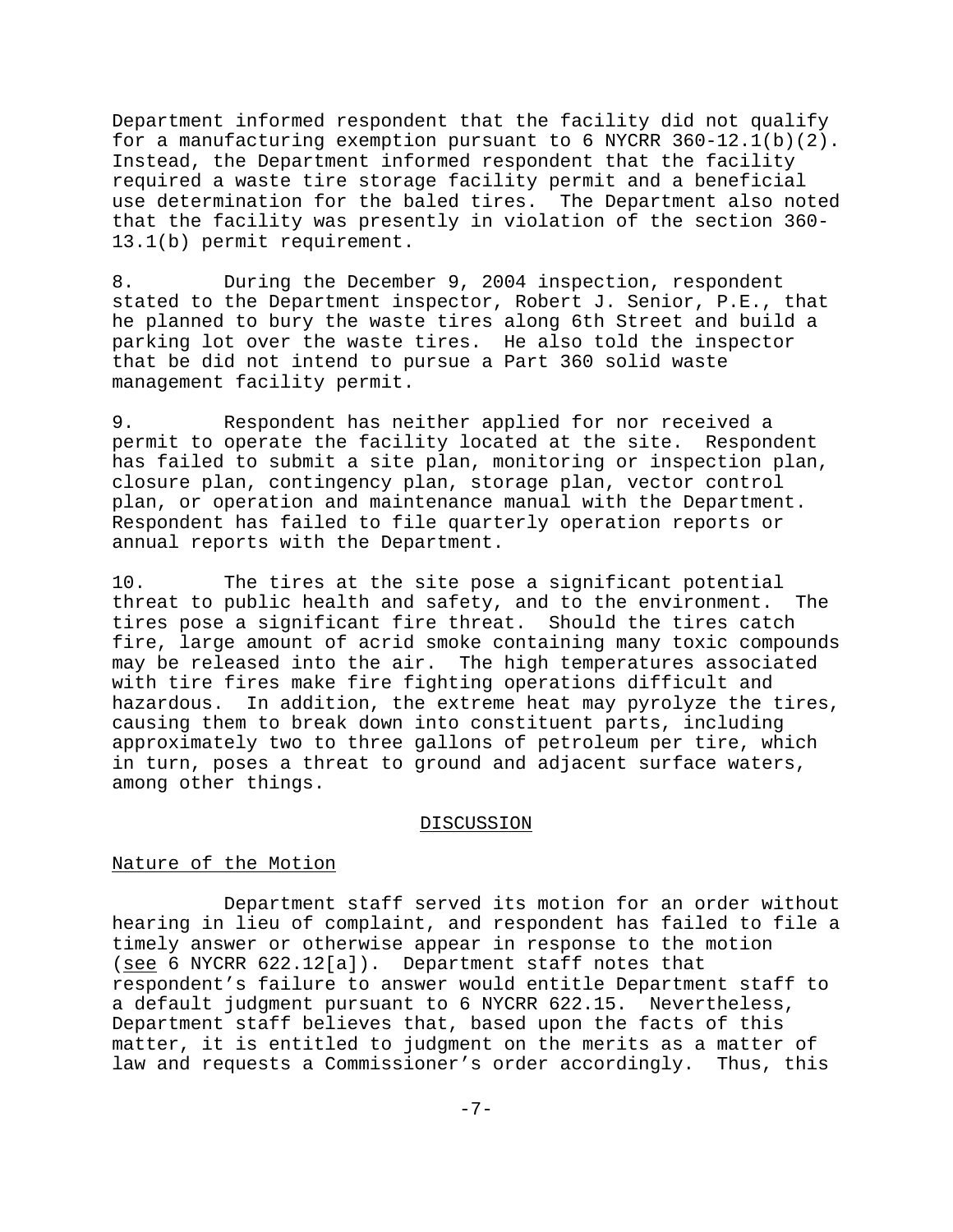motion will be treated as an unopposed motion for an order without hearing pursuant to 6 NYCRR 622.12.

# Standards for Motion for Order without Hearing

A motion for order without hearing pursuant to 6 NYCRR 622.12 is governed by the same principles as a motion for summary judgment pursuant to New York Civil Practice Law and Rules ("CPLR") § 3212. Section 622.12(d) provides that a motion for order without hearing "will be granted if, upon all the papers and proof filed, the cause of action or defense is established sufficiently to warrant granting summary judgment under the CPLR in favor of any party." Section 622.12(d) also provides that the motion will be granted "in part if it is found that some but not all such causes of action or any defense should be granted, in whole or in part."

On a motion for summary judgment pursuant to the CPLR, "movant must establish its defense or cause of action sufficiently to warrant a court's directing judgment in its favor as a matter of law  $\ldots$  . The party opposing the motion  $\ldots$ . must produce evidentiary proof in admissible form sufficient to require a trial of material questions of fact on which the opposing claim rests . . . . '[M]ere conclusions, expressions of hope or unsubstantiated allegations or assertions are insufficient' for this purpose" (Gilbert Frank Corp. v Federal Ins. Co., 70 NY2d 966, 967 [1988] [citations omitted] [quoting Zuckerman v City of New York, 49 NY2d 557, 562 (1980)]). Thus, Department staff bears the initial burden of making a prima facie showing of entitlement to summary judgment as a matter of law with respect to each element of the violations alleged (see Cheeseman v Inserra Supermarkets, Inc., 174 AD2d 956, 957-958 [3d Dept 1991]). Once Department staff has done so, "it is imperative that a [party] opposing . . . a motion for summary judgment assemble, lay bare, and reveal his proofs" in admissible form (id.). Facts appearing in the movant's papers that the opposing party fails to controvert may be deemed to be admitted (see Kuehne & Nagel, Inc. v Baiden, 36 NY2d 539, 544 [1975]).

In this case, respondent failed to submit any response to Department staff's motion. Accordingly, once it is concluded that staff has carried its initial burden of establishing a prima facie case on the factual allegations underlying each of the claimed violations, it may then be determined whether those claims have been established as a matter of law. If so, Department staff's motion may be granted.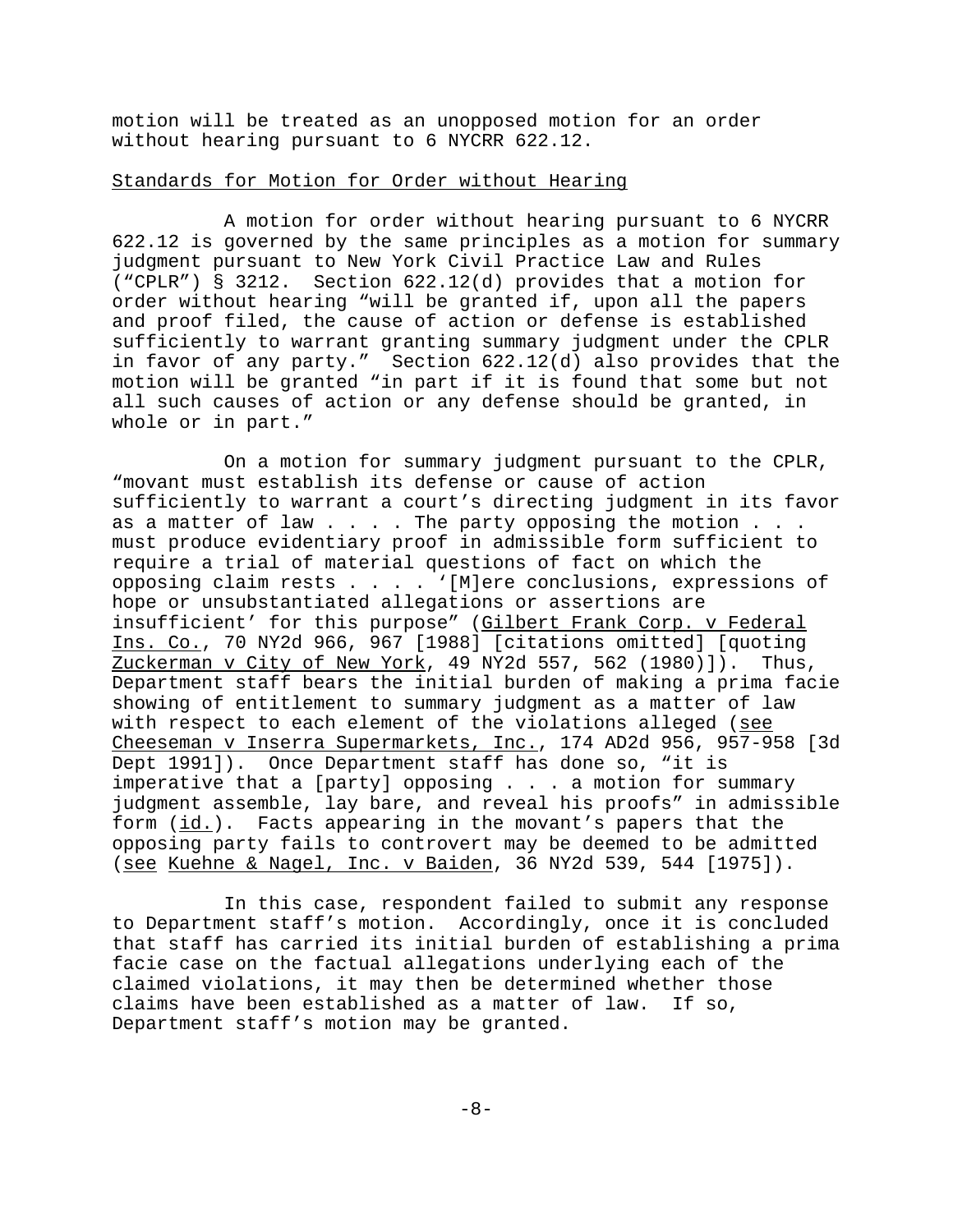### Discussion of Facts

My findings of fact are based upon observations made during inspections conducted by Department staff on October 22, 2003, and December 9, 2004. They are also based upon the photographic evidence and other public records of the Department submitted with staff's motion.

With respect to the number of tires on the site, February 10, 2004 is the earliest date it can be determined that 1,000 or more tires were stored on the site. That is the date that the ECO observed 1,000 or more tires at the site, as evidenced by the ticket issued to respondent.

The existence of 1,000 or more tires at the site on February 10, 2004, is further supported by respondent's conviction in the Rome City Court proceeding in 2004. Necessary to that conviction was the determination by the Rome City Court that respondent stored  $1,000$  or more tires at the site (see 6 NYCRR 360-13.1[b]). Because respondent was only charged with a violation (as compared to a misdemeanor), respondent's conviction for the violation charged does not have conclusive effect under the doctrine of collateral estoppel in these proceedings (see Gilberg v Barbieri, 53 NY2d 285, 294 [1981]). Nevertheless, the conviction for the violation is evidence supporting staff's prima facie case that respondent could seek to rebut (see id.). By failing to oppose staff's motion for order without hearing, however, respondent has foregone the opportunity to litigate the issue.

With respect to the number of tires on the site prior to February 10, 2004, no evidence is supplied with the motion upon which a finding may be based. Although Mr. Senior indicates in his affidavit that he inspected the site in October 2003, he did not provide an estimate of the number of tires observed during that inspection. The earliest date Mr. Senior provides an estimate is December 9, 2004, when he observed approximately 21,700 tires in tight bales. Accordingly, Department staff fails to make a prima facie showing concerning the number of tires on the site prior to February 10, 2004.

### Solid Waste Management Facility

Department staff alleges that the subject site is a solid waste management facility pursuant to 6 NYCRR 360- 1.2(b)(158). Under the Department's regulations, "solid waste management facilities" means "any facility employed beyond the initial solid waste collection process and managing solid waste,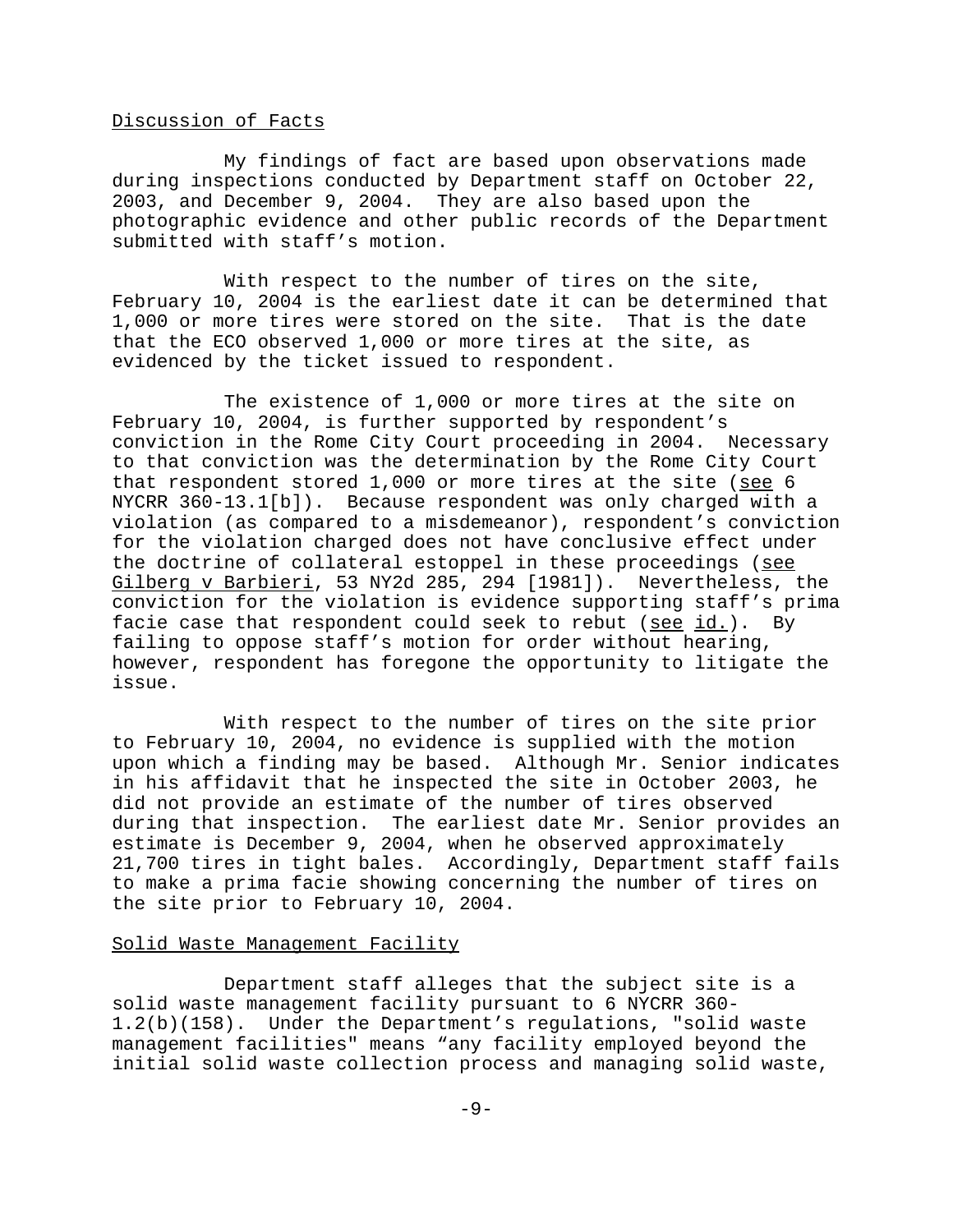including but not limited to . . . waste tire storage facilities"  $(6 \text{ NYCRR } 360 - 1.2[b][158])$ . "Waste tires" are defined as "any solid waste which consists of whole tires or portions of tires" (6 NYCRR 360-1.2[b][183]). "Solid waste" is defined, among other things, as "discarded materials," which, in turn, is defined as material that is "abandoned by being . . . accumulated [or] stored . . . instead of or before being disposed of" (6 NYCRR 360-1.2[a][1], [2]).

Discarded used tires are still "waste tires" and, therefore, subject to regulation, even if they are baled. As explained by the Department in the final environmental impact statement accompanying the 1993 amendments to the Part 360 regulations, "[c]ompacted, baled, shredded or chipped waste tires are still subject to the requirements of Subpart 360-13 when 1,000 or more waste tires are stored. There is no storage exemption based on such processing operations" (Final Environmental Impact Statement for Revisions/Enhancements to 6 NYCRR Part 360 Solid Waste Management Facilities, May 1993, at RS  $13-1$ ).

The baled used tires on the site constitute "waste tires" as that term is defined under the regulations in effect during all times relevant to this proceeding. Since at least February 10, 2004, more than 1,000 waste tires have been and are being stored on the site and, thus, the site constitutes a waste tire storage facility (see 6 NYCRR 360-13.1[b], [f]). Accordingly, Department staff has made a prima facie showing that since at least February 10, 2004, the site constitutes a solid waste management facility under Part 360.

Department staff's prima facie showing is further supported by respondent's conviction in the Rome City Court proceeding in 2004. Necessary to that conviction was the determination by the Rome City Court that the 1,000 or more tires respondent stored at the site were waste tires (see 6 NYCRR 360- 13.1[b]). As noted above, although respondent's conviction for the criminal violation charged does not have conclusive effect under the doctrine of collateral estoppel in these proceedings, the conviction is evidence supporting staff's prima facie case (see Gilberg, 53 NY2d at 294).

#### Owner and Operator

Department staff alleges that respondent is the owner or operator of the solid waste management facility at the site. Respondent's ownership and operation of the facility (see 6 NYCRR 360-1.2[b][113], [114]) is established by evidence of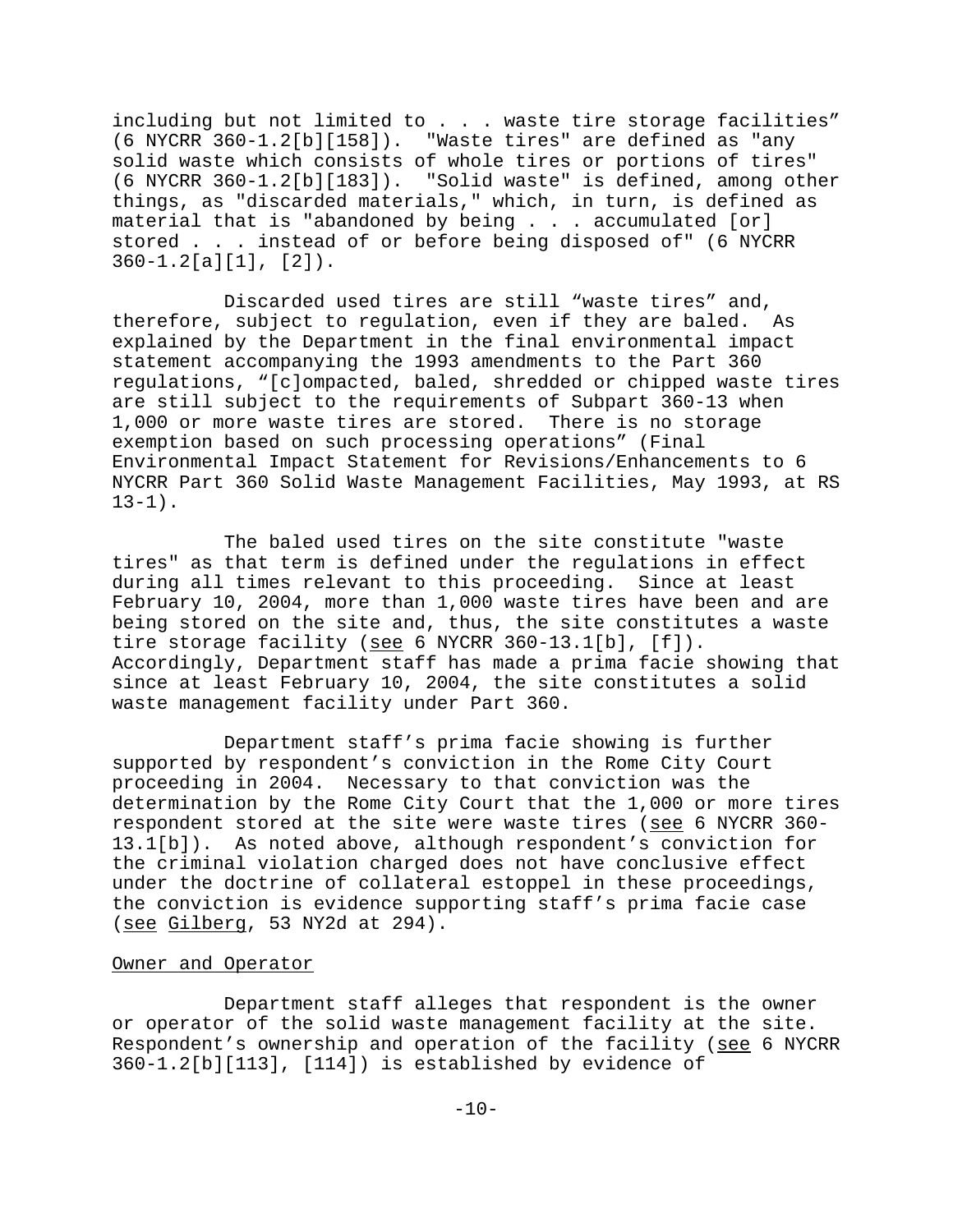respondent's ownership since December 9, 2003, of the underlying parcel upon which the facility is located (see Matter of Radesi, ALJ's Hearing Report, at 8, concurred in by Commissioner's Decision and Order, March 9, 1994). Respondent's ownership of the facility is also established by respondent's statements included in the April 27, 2004 registration form he filed with the Department. Staff's prima facie showing is further supported by respondent's conviction in 2004 on the charge of violating 6 NYCRR 360-13.1(b) (see Gilberg, supra). Respondent's ownership or operation of the facility was a necessary element of the 2004 conviction.

Respondent's status as operator of the facility is also supported by the statements he made to the Department's inspector on December 9, 2004. Those statements indicate that respondent was the person responsible for the overall operation of the facility with the authority and knowledge to make and implement decisions concerning the facility (see 6 NYCRR 360-1.2[b][113] [definition of operator]). Thus, Department staff has made a prima facie showing that respondent has owned and operated the subject facility, which has been in existence since at least February 10, 2004, as determined above.

Department staff also alleges that respondent has operated an illegal solid waste management facility at the site since at least October 22, 2003. No evidence was submitted with the Department's motion that is sufficient to support that allegation, however. Although Mr. Senior states in his affidavit the legal conclusion that respondent "operated" an "illegal waste tire storage facility" since at least October 2003, the factual basis for this legal conclusion is not provided on the motion (see Senior Affidavit, Motion, Exhibit B, at 1). As noted above, the number of waste tires on the site cannot be determined for the period before February 10, 2004. Thus, Department staff has failed to make a prima facie showing that respondent operated a waste tire storage facility containing 1,000 or more waste tires on the site prior to February 10, 2004.

### Liability for Violations Charged

# 1. Operating Without a Permit

Department staff alleged that since at least October 22, 2003, respondent has been operating a solid waste management facility without a permit in violation of ECL 27-0703(6) and 6 NYCRR 360-1.7(a)(1), and has been operating a waste tire storage facility without a permit in violation of 6 NYCRR 360-13.1(b).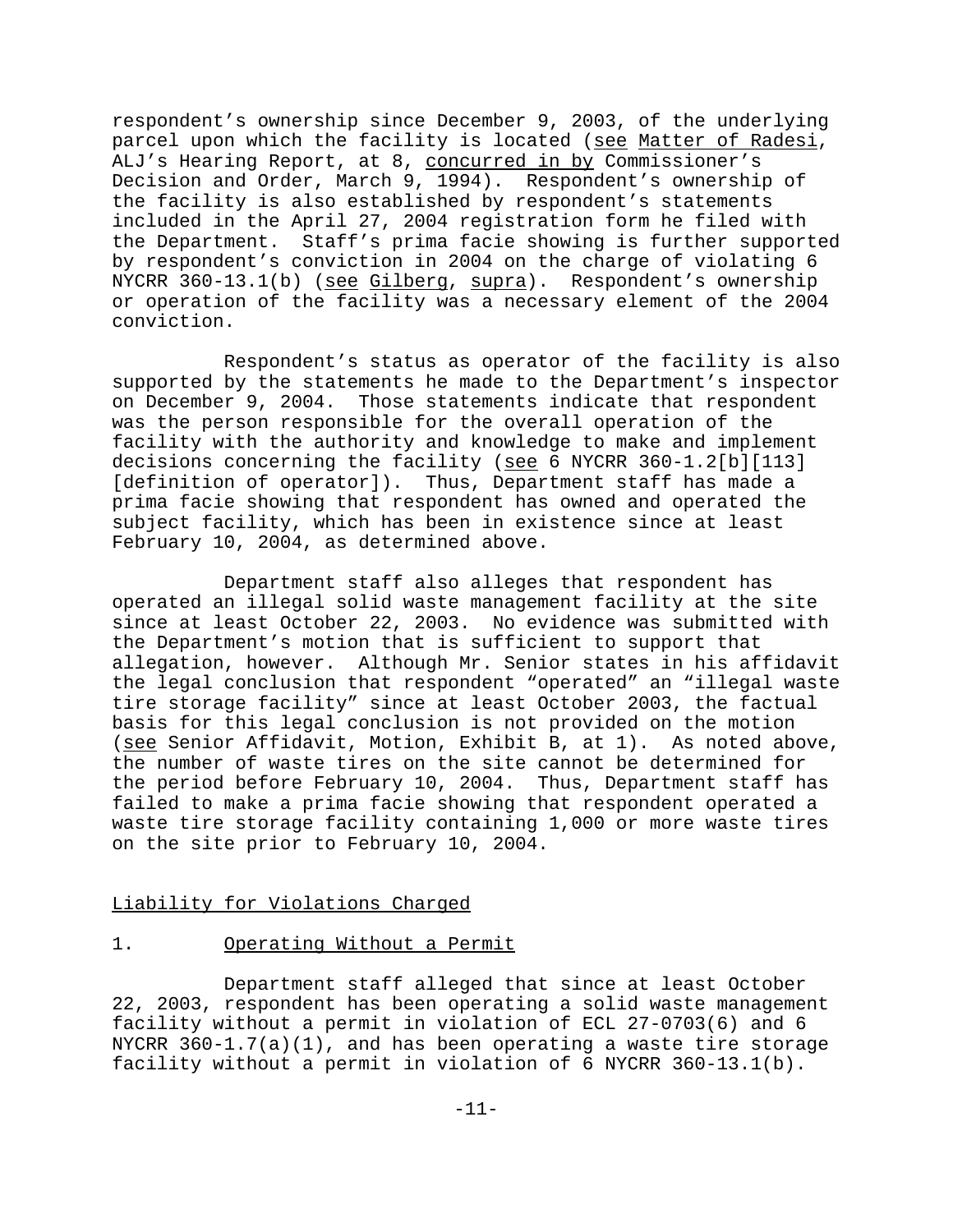ECL 27-0703(6) provides that "the owner or operator of a solid waste management facility engaged in the storage of one thousand or more waste tires . . . shall submit to the department a completed application for a permit to continue to operate such facility, or cease operations and begin removal of the waste tires from the facility and dispose of or treat them in a lawful manner pursuant to a removal plan approved by the department."

Section 360-1.7(a)(1) of 6 NYCRR provides that "no person shall . . . construct or operate a solid waste management facility, or any phase of it, except in accordance with a valid permit issued pursuant to" Part 360. Section 360-13.1(b) specifically provides that "[n]o person shall engage in storing 1,000 or more waste tires at a time without first having obtained a permit to do so pursuant to" Part 360.

The evidence submitted in support of this motion reveals that respondent has failed to obtain a Part 360 permit to operate the waste tire storage facility on the site. The evidence also establishes that since at least February 10, 2004, at least 1,000 waste tires have been stored at the facility. Thus, Department staff has established that from February 10, 2004 to the date of the motion, respondent violated the statutory and regulatory requirements that he obtain a Part 360 permit.

Although respondent has technically violated three separate provisions  $-$ - ECL 27-0703(6), 6 NYCRR 360-1.7(a)(1), and 6 NYCRR 360-13.1(b) -- those three provisions presumptively constitute a single, continuous violation for penalty assessment purposes (see Matter of Wilder, Supplemental Order of the Acting Commissioner, Sept. 27, 2005, adopting ALJ Hearing Report, at 9- 12; Matter of Steck, Commissioner's Order, March 29, 1993, at 5).

2. Violations of Operational Requirements Applicable to Waste Tire Storage Facilities

Department staff alleges that respondent has violated twelve separate operational requirements applicable to all waste tire storage facilities subject to the permitting requirements of Subpart  $360-13$  (see Charges B.1-B.7, above). Staff alleges that respondent has been in violation of the operational requirements since at least October 22, 2003, the date of the site inspection during which the alleged operational violations were first noted by Department staff. For the reasons that follow, the following violations staff allege are established as a matter of law.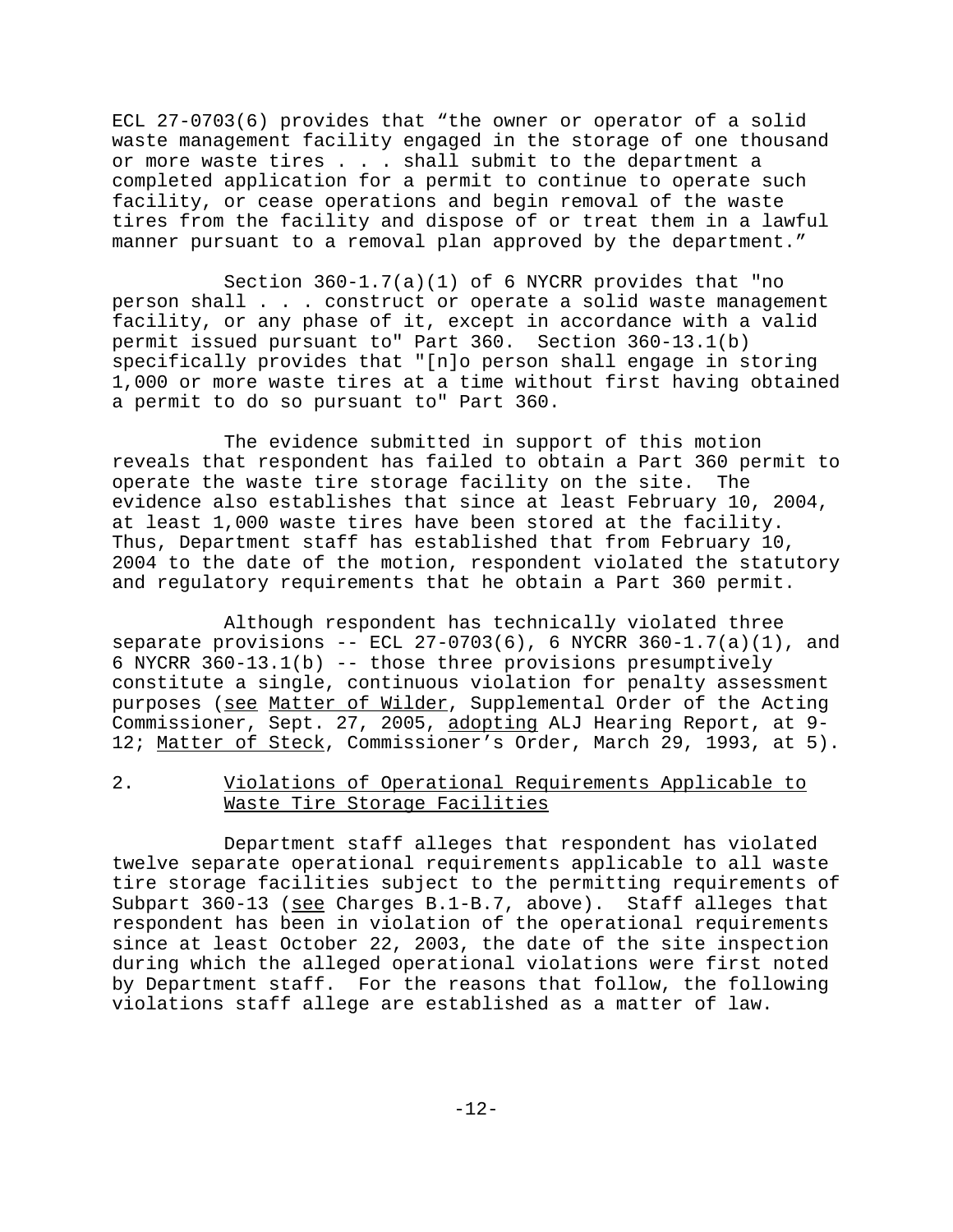## a. Section  $360-13.2(i)(7)$  -- Placement of Tires in Excavations

Department staff alleges that respondent has operated the facility without obtaining prior written Department approval for placement of waste tires in excavations as required by 6 NYCRR  $360-13.2(i)(7)$ . Section  $360-13.2(i)(7)$  provides that "[w]aste tire piles may not be located in excavations or below grade without prior written approval by the department."

The record establishes that respondent has never received Departmental permission to place waste tires in excavations. The record further establishes that tires have been placed in excavations since at least December 9, 2004. Thus, a violation of section 360-13.2(i)(7) is established, beginning on December 9, 2004 and continuing to the date of the motion.

Rather than plead this violation as a violation of section 360-13.2(i)(7), however, Department staff pleaded this charge as a violation of section 360-13.3(a). Because section  $360-13.2(i)(7)$  establishes a mandatory, objective standard, that section itself imposes an operational requirement applicable to waste tire facilities that can be separately violated (see Matter of Wilder, Supplemental Order, adopting ALJ Hearing Report, at 5- 6). Thus, it was unnecessary for staff to plead the section 360- 13.2(i)(7) violation as a section 360-13.3(a) violation. To the extent the pleadings must be conformed to the proof, such an amendment is granted (see id. at 3-4).

# b. Section  $360-13.3(a)$  -- Failure To Operate Pursuant to Approved Plans

Department staff alleges that respondent has operated the site without any of the operational plans required by Part 360. Section 360-13.3(a) provides that "all waste tire storage facilities subject to the permitting requirements of this Part must comply with the following operational requirements: . . . All activities at the facility must be performed in accordance with plans required by this Part and approved by the department." Section 360-13.2 requires a site plan, a monitoring and inspection plan, a closure plan, a contingency plan, a storage plan, and a vector control plan for waste tire storage facilities used to store 1,000 or more waste tires at a time (see 6 NYCRR 360-13.2[b], [e], [f], [h], [i], [j]).

The evidence submitted by staff on its motion shows that since at least February 10, 2004, respondent owned or operated a waste tire storage facility used to store more than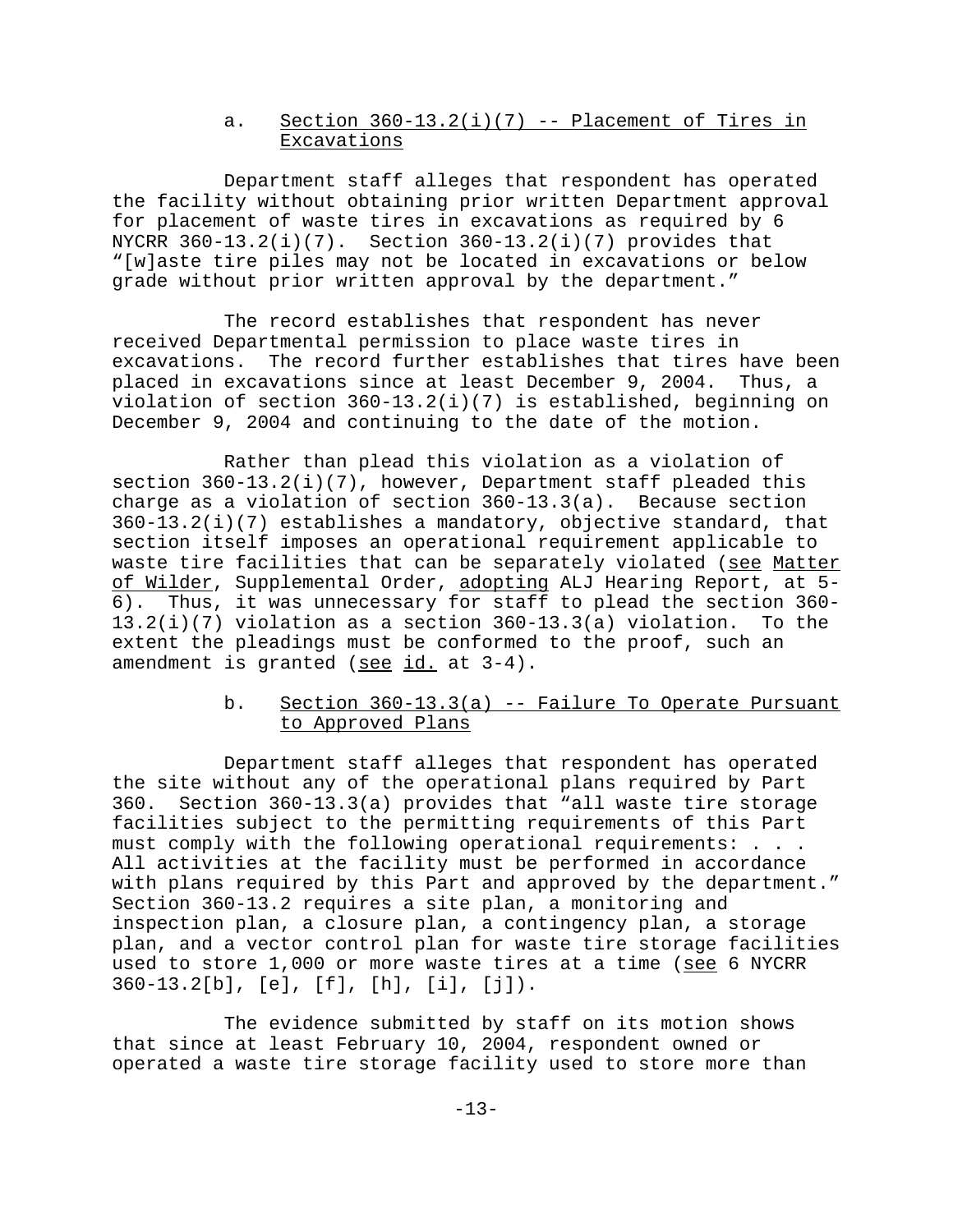1,000 tires at a time without any of the required plans. Thus, the violations of section 360-13.3(a) alleged in Charges B.2(i) through (vi) are established. Moreover, six separate violations are presumptively established, one for each of the plans required but not obtained by respondent.

# c. Section 360-13.3(a) -- Operation and Maintenance Manual

Section 360-13.3(a) provides "all waste tire storage facilities subject to the permitting requirements of this Part must comply with the following operational requirements: Operation and maintenance manual." The record establishes that respondent has failed to submit an operation and maintenance manual to the Department for approval. Moreover, respondent's facility has been subject to the permitting requirements of Part 360 since at least February 10, 2004. Thus, the alleged violation of section 360-13.3(a) is established beginning February 10, 2004 and continuing until the date of staff's motion.

# d. Section  $360-13.3(c)(4)$  -- Active Hydrant or Viable Fire Pond

Section  $360-13.3(c)(4)$  requires that "waste tire facilities having a planned or actual capacity of 2,500 or more waste tires must have, at a minimum, an active hydrant or viable fire pond on the facility." The record reveals that respondent's waste tire storage facility has an actual capacity in excess of 2,500 waste tires. The evidence also establishes that no active hydrant or viable fire pond exists on the facility.

The Department alleges that these conditions have existed since October 22, 2003. However, nothing in the record establishes that 2,500 or more waste tires were stored at the facility on October 22, 2003. The earliest evidence of the storage of over 2,500 waste tires on the property is that provided by the December 9, 2004 inspection. At that time, an estimated 21,700 waste tires were stored on the site. Thus, the alleged violation of section 360-13.3(c)(4) is established, beginning on December 9, 2004, and continuing until the date of staff's motion.

# e. Section  $360-13.3(c)(4)$  -- Fire Extinguishers

Section  $360-13.3(c)(4)$  also requires that "waste tire facilities having a planned or actual capacity of 2,500 or more waste tires must have, at a minimum,  $\ldots$  fully charged large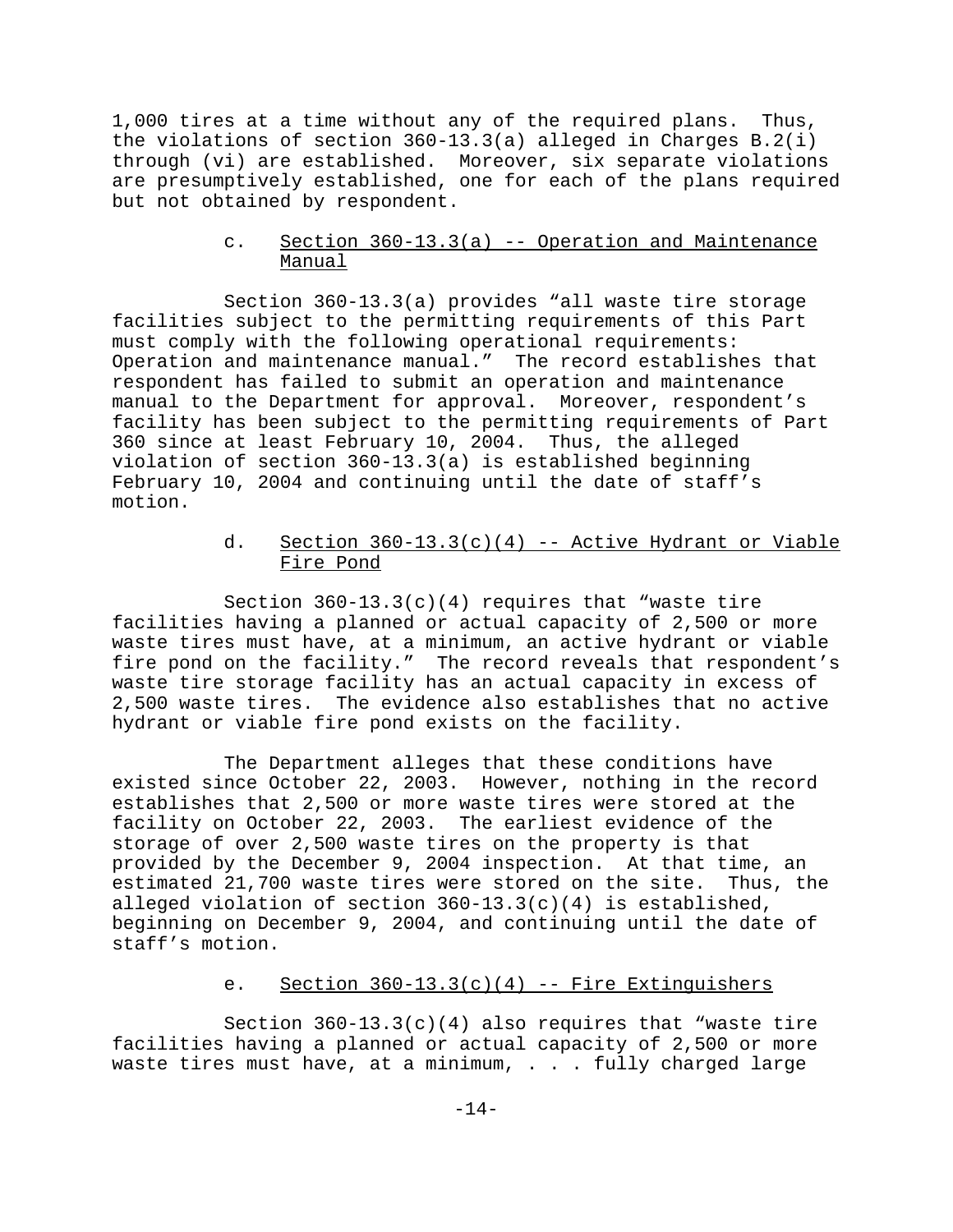capacity carbon dioxide or dry chemical fire extinguishers located in strategically placed enclosures throughout the entire facility in quantities as deemed necessary in the contingency plan or other fire protection and prevention equipment as approved by the local fire marshal." As noted above, the record reveals that respondent's site has contained at least 2,500 waste tire since December 9, 2004. Moreover, the record reveals that no fire extinguishers or other fire protection and prevention equipment are located at the facility. Thus, the alleged violation of section  $360-13.3(c)(4)$  is established, beginning December 9, 2004, and continuing to the date of staff's motion.

# f. Section  $360-13.3(e)(2)$  -- Quarterly Operation Reports

Section  $360-13.3(e)(2)$  requires that the owner or operator of a waste tire storage facility must file quarterly operation reports with the Department. The record establishes that since at least February 10, 2004, respondent owned or operated a waste tire storage facility with 1,000 or more waste tires without filing any quarterly operation reports. Thus, the alleged violation of section 360-13.3(e)(2) is established.

### g. Section  $360-13.3(e)(3)$  -- Annual Reports

Section 360-13.3(e)(3) requires that the owner or operator of a waste tire storage facility must file annual reports with the Department. The record establishes that since at least February 10, 2004, respondent owned or operated a waste tire storage facility with 1,000 or more waste tires without filing any annual reports. Thus, the alleged violation of section 360-13.3(e)(3) is established.

### 3. Operation of a Noncompliant Waste Tire Stockpile

Department staff seeks a determination that respondent owns or operates a noncompliant waste tire stockpile as that term is defined by ECL 27-1901(6). ECL 27-1901(6), which was adopted effective September 12, 2003 (see L 2003, ch 62, pt V1, § 7), defines "noncompliant waste tire stockpile" as:

> "a facility, including a waste tire storage facility, parcel of property, or site so designated by the department in accordance with this title, where one thousand or more waste tires or mechanically processed waste tires have been accumulated, stored or buried in a manner that the department . . . has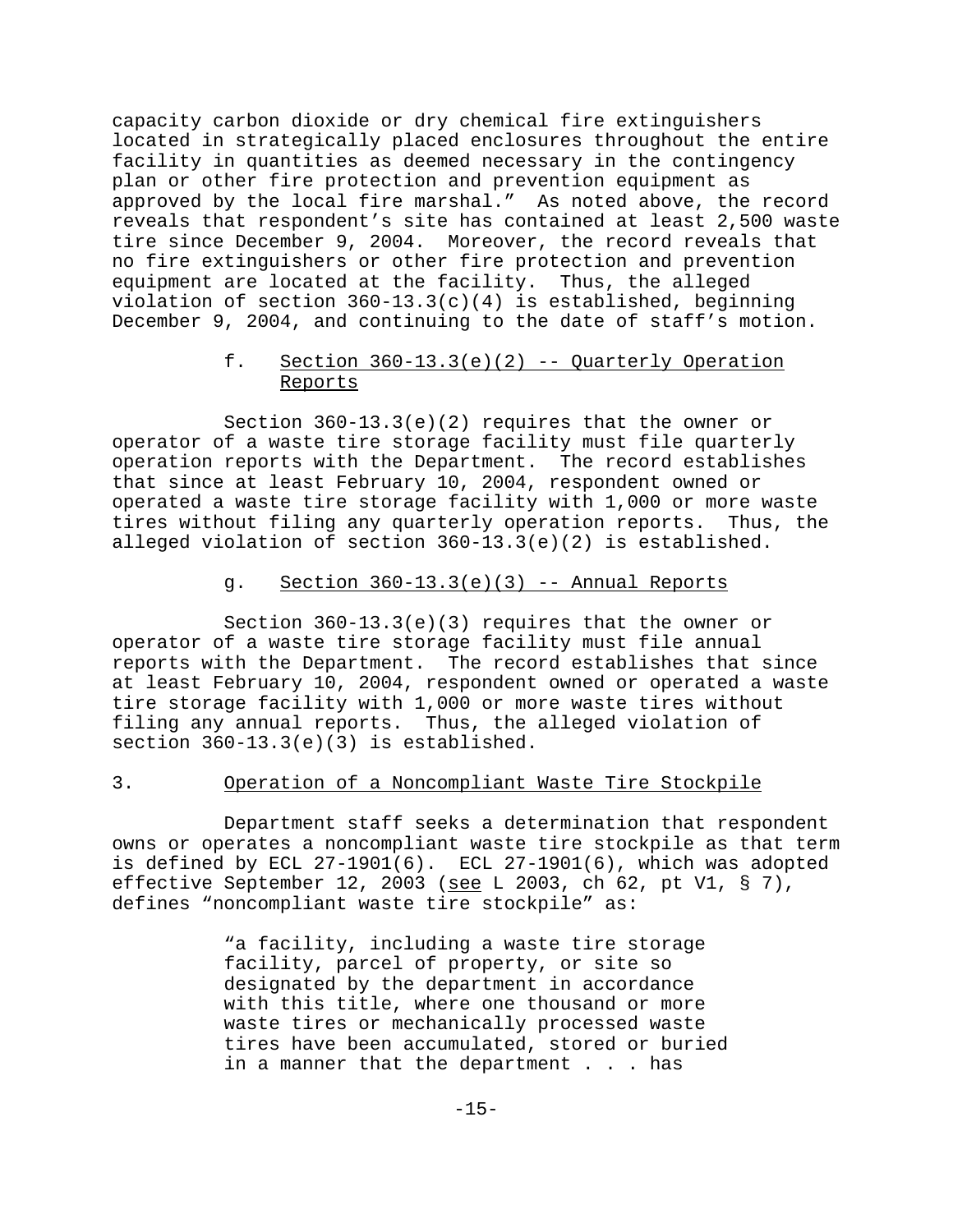determined violates any judicial administrative order, decree, law, regulation, or permit or stipulation relating to waste tires, waste tire storage facilities or solid waste."

A noncompliant waste tire stockpile is subject to the abatement provisions of ECL 27-1907.

In this case, respondent owns or operates the subject waste tire storage facility. As a consequence of the violations of Departmental regulations determined above, the facility constitutes a noncompliant waste tire stockpile as defined by ECL 27-1901(6). Thus, respondent owns or operates a noncompliant waste tire stockpile.

#### Penalty and Other Relief Requested

Department staff seeks an order of the Commissioner directing respondent to immediately stop allowing any waste tires onto the site (see Relief Sought  $\P$  I, above). ECL 71-2703(1)(a) provides that any person who violates any provision of, or who fails to perform any duty imposed by, ECL article 27, title 7, or any rule or regulations promulgated pursuant thereto may be enjoined from continuing such violation. Respondent's ownership and operation of the waste tire storage facility without a permit constitutes a violation of ECL article 27, title 7 and the regulations promulgated pursuant thereto. Moreover, the operation of the facility in violation of the operational requirements established by 6 NYCRR subpart 360-13 also constitutes a violation of the regulations promulgated pursuant to ECL article 27, title 7. Thus, staff is entitled to an order enjoining respondent from any further violations, and I recommend that the Commissioner issue an order accordingly.

Department staff also seeks an order of the Commissioner directing respondent to remove all tires from the site in strict accordance with the plan and schedule detailed in the motion papers (see Relief Sought ¶ II, above), to fully cooperate and refrain from interfering with the State in the event the State must take over abatement (see id. ¶ IV), and to reimburse the Waste Tire Management and Recycling Fund ("Fund") the full amount of any expenditures incurred by the State to investigate, establish liability for, and abate the noncompliant waste tire stockpile (see id. ¶ VI). Because of the facility's status as a noncompliant waste tire stockpile, the abatement measures and reimbursement obligations are authorized by ECL 27- 1907 (see Matter of Wilder, Order of the Commissioner, Nov. 4,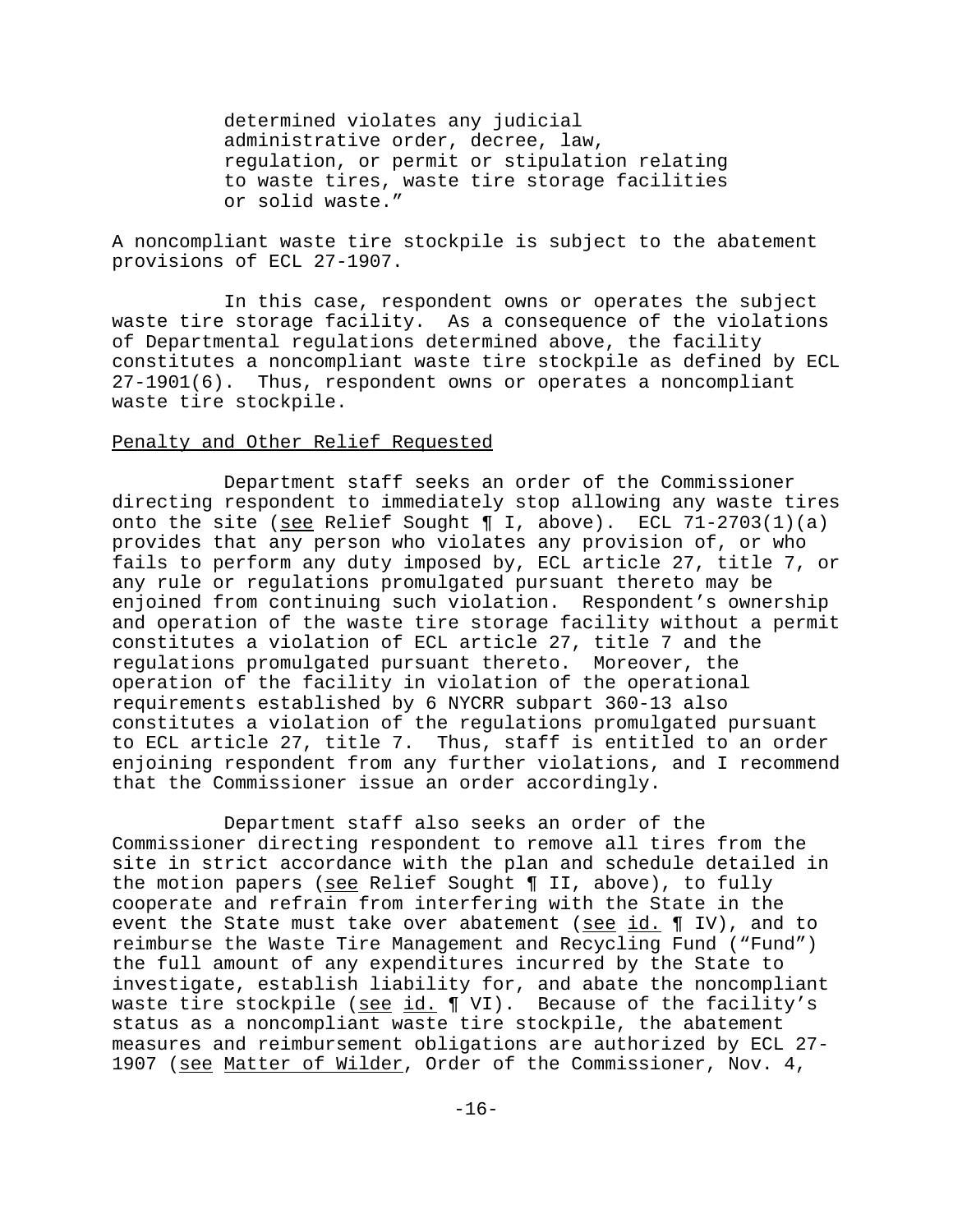2004, adopting ALJ Ruling/Hearing Report, at 17-18; Matter of Wilder, Supplemental Order, adopting ALJ Hearing Report, at 18- 19). Thus, staff is entitled to the relief sought.

Department staff also requests that respondent be required to post with the Department financial security in the amount of \$40,000 to secure strict and faithful performance of each of respondent's remedial obligations (see Relief Sought ¶ III, above). The Commissioner has the inherent authority under the ECL to require the posting of financial security to ensure compliance with remedial obligations imposed in a Commissioner's order (see Matter of Wilder, Supplemental Order, adopting ALJ Hearing Report, at 17-18; Matter of Radesi, Commissioner's Decision and Order, March 9, 1994; see also State v Barone, 74 NY2d 332, 336-337 [1989]). Accordingly, I recommend that the Commissioner grant the relief staff seeks in article III of its motion.

Department staff also requests that a civil penalty be assessed against respondent. A justification for the requested penalty is provide in Department staff's brief supporting the motion.

In Matter of Wilder (Supplemental Order, adopting ALJ's Hearing Report, at 15-16), the Acting Commissioner recently adopted a penalty-assessment formula recommended by Department staff for use in noncompliant waste tire stockpile cases. That formula consists of the sum of a minimum penalty plus \$2 for each 20 pounds<sup>2</sup> of waste tires that the State of New York has to manage under the Waste Tire Management and Recycling Act of 2003 (see ECL art 27, tit 19). The rationale for the penaltyassessment formula is that it (1) provides for a minimum penalty, irrespective of respondent's compliance with the Commissioner's order, to punish respondent for the violations of the State's laws and regulations, and to deter future violations, and (2) provides respondent with an incentive to comply with the remedial obligations imposed by the Commissioner's order (see Matter of Wilder, ALJ's Hearing Report, at 16). In addition, the "\$2 per 20-pounds of tires managed" provision incorporates proportionality into the penalty calculation (see id.).

 $^2$  Each waste tire weighs approximately 20 pounds. The Department uses the \$2/20 pounds formula rather than the \$2/tire formula because when contractors remove waste tires from a site during remediation, the amount of tires removed is tracked by weight, not by counting individual tires.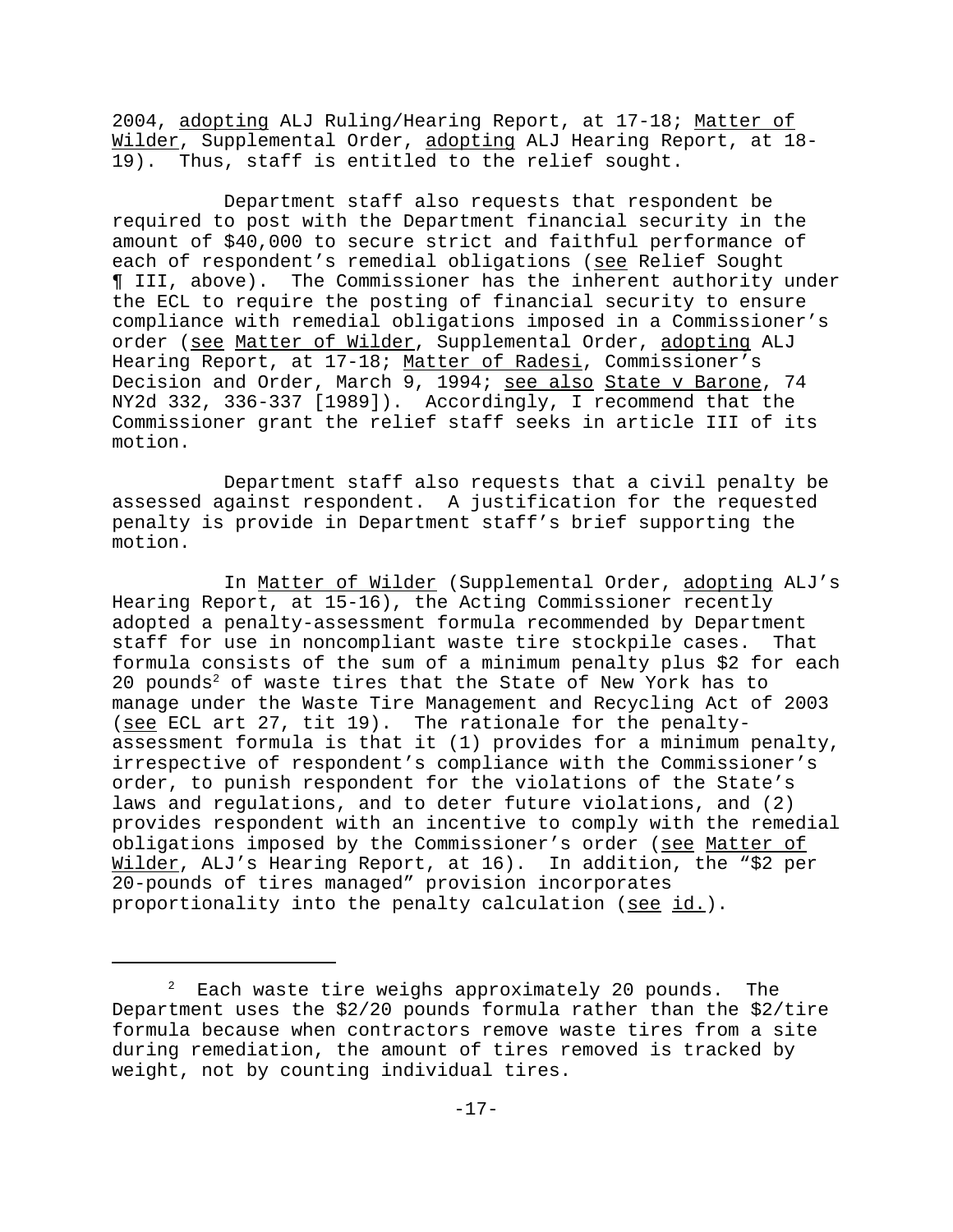In this case, I recommend that the Acting Commissioner assess a penalty using the penalty-assessment formula established in Matter of Wilder. For the minimum penalty, I recommend that \$40,000 be imposed based upon, among other things, respondent's lack of cooperation with the Department and his history of noncompliance (see DEC Civil Penalty Policy, DEE-1, June 20, 1990, at IV.E[2], [3]). The record establishes that respondent was aware of his obligations under the ECL and its implementing regulations, but failed to bring his facility into compliance. The record also establishes respondent's disregard for a court order directing him to bring his facility into compliance with the law. Moreover, even if the Department were forced to manage every tire estimated to be on the property, the maximum penalty would amount to \$83,400 (21,700 tires times \$2/tire plus \$40,000). This amount falls below the maximum penalty that could be authorized under ECL 71-2703.

## CONCLUSIONS OF LAW

In sum, my conclusions of law are as follows:

1. The baled used tires on the subject site constitute "waste tires" as that term is defined under the ECL.

2. The baled used tires on the subject site are "waste tires" as that term is defined under 6 NYCRR 360-1.2(b)(183) because the tires are solid waste consisting of whole tires or portions of tires.

3. The site constitutes a "waste tire storage facility" subject to the provisions of 6 NYCRR subpart 360-13 because more than 1,000 waste tires are stored at the site.

4. The site constitutes a "solid waste management facility" as that term is defined by 6 NYCRR 360-1.2(b)(158), because it is a waste tire storage facility.

5. Since at least February 10, 2004, respondent has owned and operated a solid waste management facility at the site.

6. Since at least February 10, 2004 to December 22, 2004, the date of staff's motion, respondent violated ECL 27-0703(6), 6 NYCRR  $360-1.7(a)(1)$  and 6 NYCRR  $360-13.1(b)$  because he owned and operation a solid waste management facility at the site without a permit from the Department authorizing the operation of the waste tire storage facility on the site.

7. Since at least December 9, 2004, to December 22, 2004,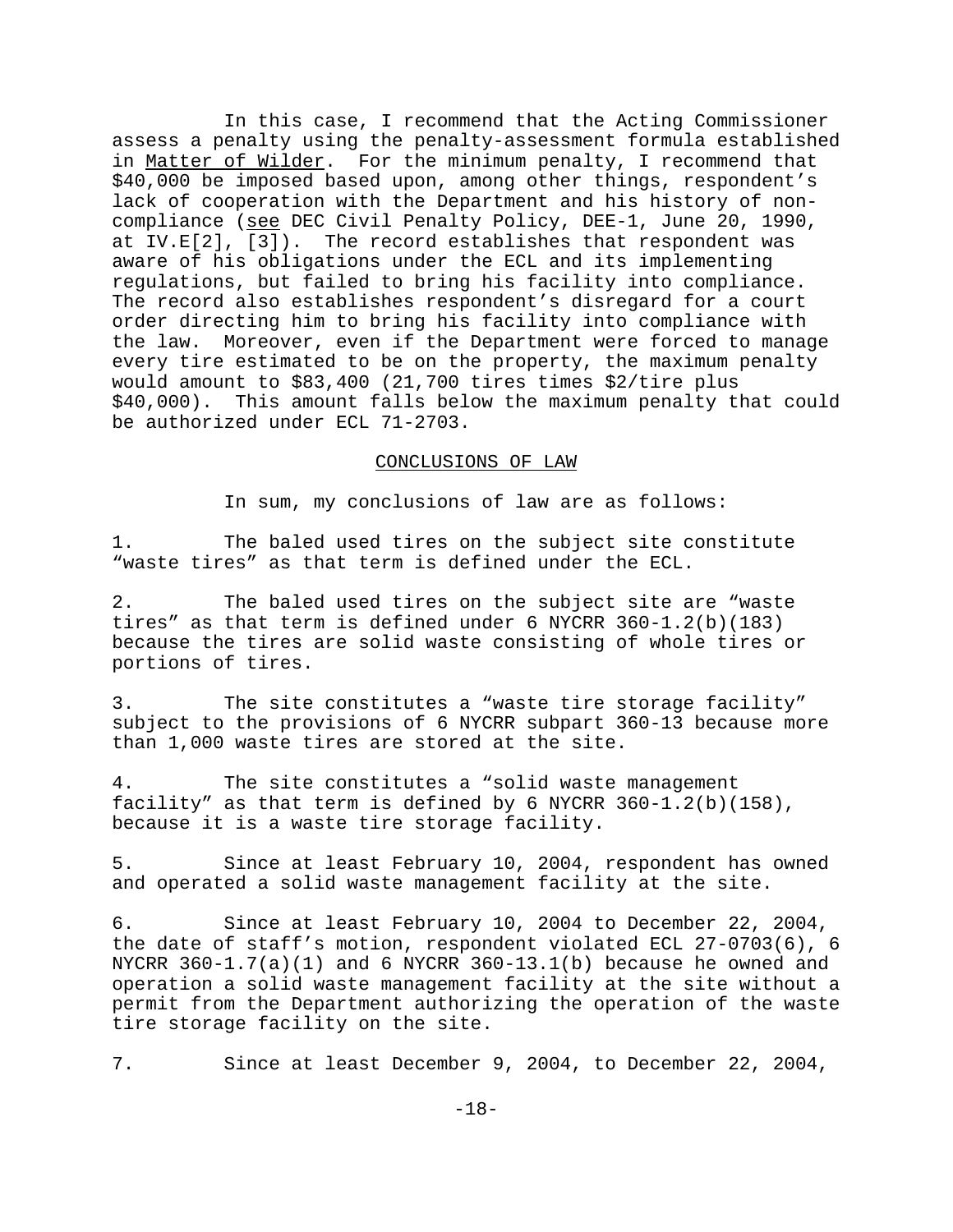respondent violated 6 NYCRR 360-13.2(i)(7) because he failed to receive prior written Department approval for placing waste tires in excavations.

8. Since at least February 10, 2004, to December 22, 2004, respondent violated 6 NYCRR 360-13.3(a) because he owned or operated a waste tire storage facility without a Department approved site plan, as required by 6 NYCRR 360-13.2(b).

9. Since at least February 10, 2004, to December 22, 2004, respondent violated 6 NYCRR 360-13.3(a) because he owned or operated a waste tire storage facility without a Department approved monitoring and inspection plan, as required by 6 NYCRR 360-13.2(e).

10. Since at least February 10, 2004, to December 22, 2004, respondent violated 6 NYCRR 360-13.3(a) because he owned or operated a waste tire storage facility without a Department approved closure plan, as required by 6 NYCRR 360-13.2(f).

11. Since at least February 10, 2004, to December 22, 2004, respondent violated 6 NYCRR 360-13.3(a) because he owned or operated a waste tire storage facility without a Department approved contingency plan, as required by 6 NYCRR 360-13.2(h).

12. Since at least February 10, 2004, to December 22, 2004, respondent violated 6 NYCRR 360-13.3(a) because he owned or operated a waste tire storage facility without a Department approved storage plan, as required by 6 NYCRR 360-13.2(i).

13. Since at least February 10, 2004, to December 22, 2004, respondent violated 6 NYCRR 360-13.3(a) because he owned or operated a waste tire storage facility without a Department approved vector control plan, as required by 6 NYCRR  $360-13.2(j)$ .

14. Since at least February 10, 2004, to December 22, 2004, respondent violated 6 NYCRR 360-13.3(a) because he owned or operated a waste tire storage facility without a Department approved operation and maintenance manual.

15. Since at least December 9, 2004, to December 22, 2004, respondent violated 6 NYCRR 360-13.3(c)(4) because he operated a waste tire storage facility with an actual capacity of 2,500 or more waste tires that does not have an active hydrant or viable fire pond on the facility.

16. Since at least December 9, 2004, to December 22, 2004, respondent violated 6 NYCRR 360-13.3(c)(4) because he operated a